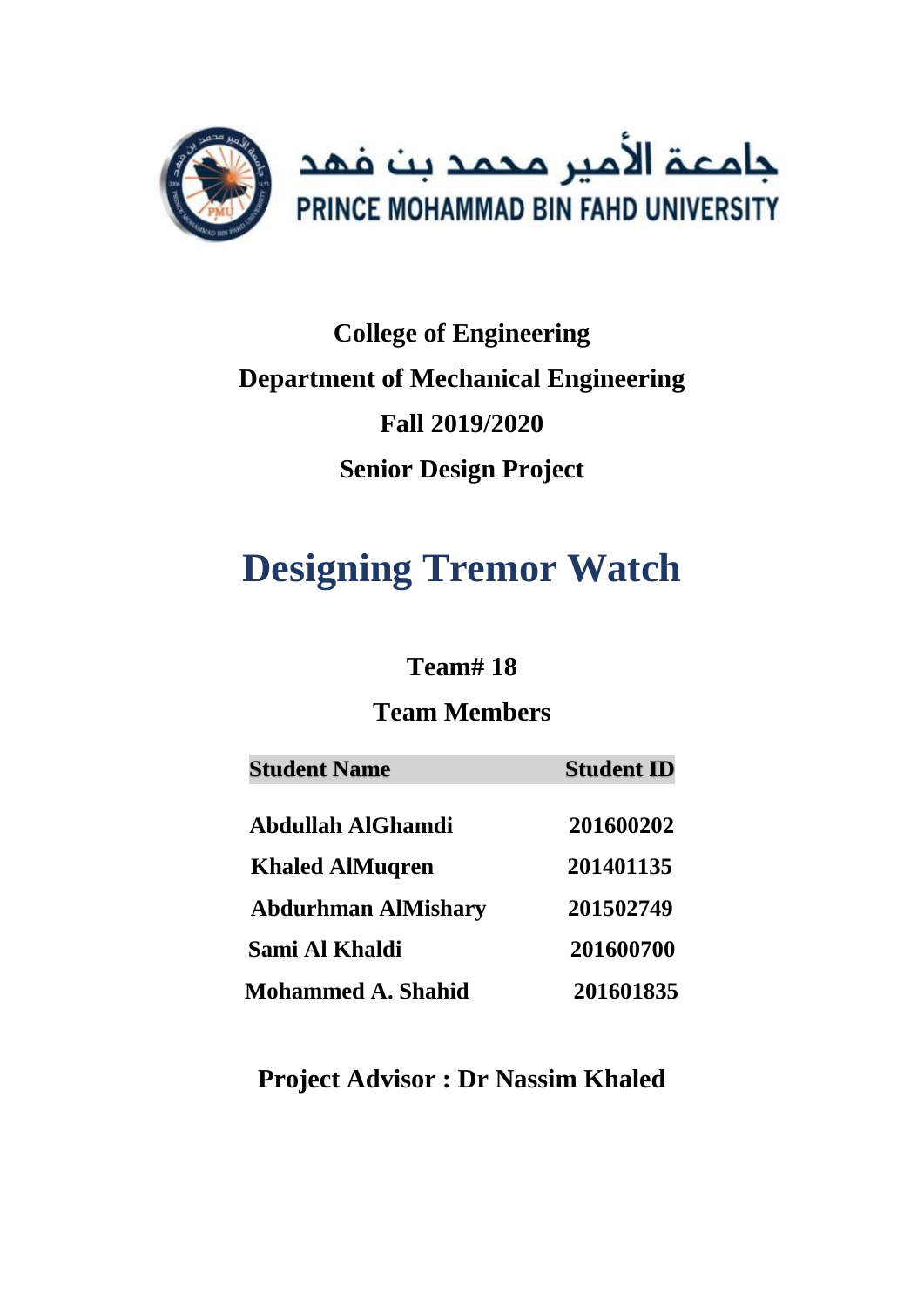| Table of Contents |
|-------------------|
|                   |
|                   |
|                   |
|                   |
|                   |
| 1.1               |
| 1.2               |
|                   |
| 2.1               |
| 2.2               |
| 2.3               |
|                   |
| 3.1               |
| 3.2               |
| 3.3               |
|                   |
| 4.1               |
| 4.2               |
| 4.3               |
| 4.4               |
|                   |
|                   |
| 5.1               |
| 5.2               |
|                   |
| 6.1               |
| 6.2               |
| 6.3               |
| 6.4               |
| 6.5               |
|                   |
| 7.1               |
| 7.2               |
|                   |
|                   |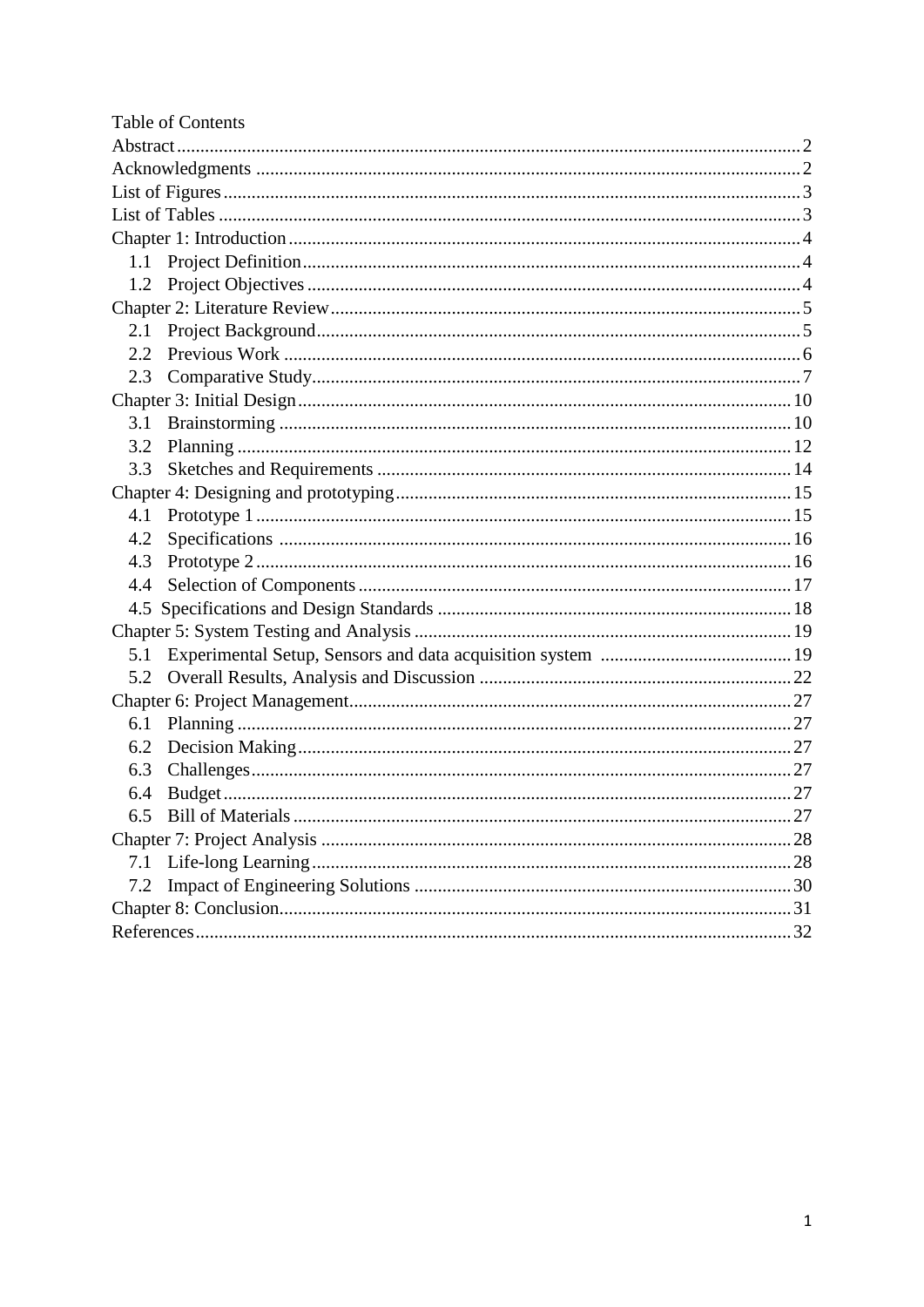### **Abstract**

A tremor is a muscle contraction which leads to constant patterned cyclic movement in a human body. It is common for tremors to occur in hand or wrist but in some cases it also affects head, chest and even voice. The effects of tremor can be partial or permanent depending on the body. These can be Parkinson's tremor, action tremor, resting tremor etc. The diagnosis were mainly surgeries in the past which reduces the tremor but can cause more weakness.

The tremor watch is able to measure the dynamics of the body which includes acceleration and other components. This will allow the team to compare the dynamics of the patient with a normal body. The components will be set to a normal body so that it can resist tremors and reduce the cyclic movement of the patients wrist. The project consists of vibration motor, haptic motor driver , Arduino and other various electronic and mechanical components.

### **Acknowledgments:**

Dr. Nassim Khaled (PMU):

- Project advisor.
- Micro-controls experience.
- MATLAB experience.

Oumour Hamza (Morocco):

- Arduino Programmer.
- 5 years of experience in programming and circuit design.
- "M-DuinoCore" inventor.

Mr. Aalim Mustafa (PMU):

- Expert in control systems.
- Continuous support through the project development & testing.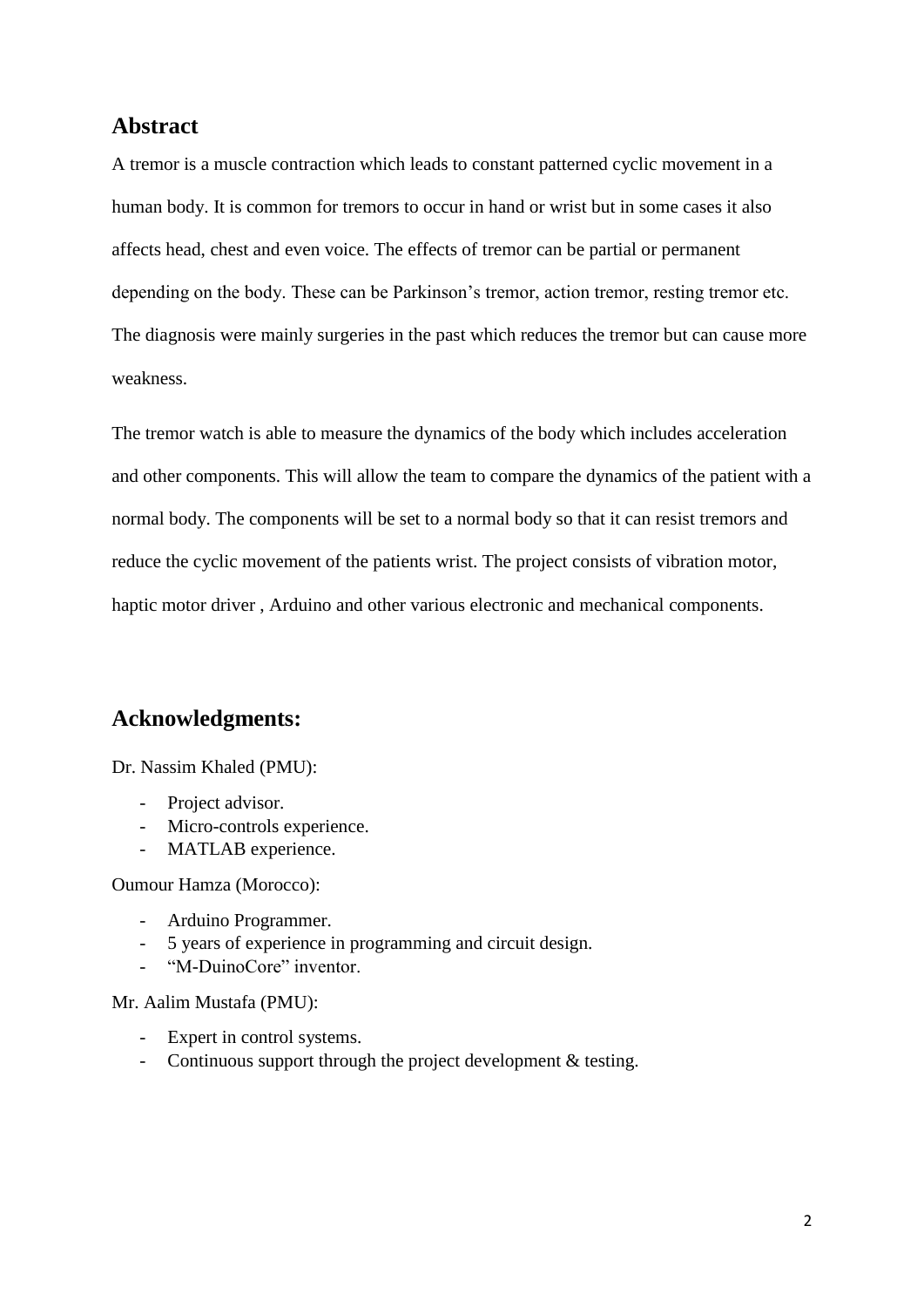# **List of Figures:**

| No.                     | <b>Figure Name</b>                                                        | Page           |
|-------------------------|---------------------------------------------------------------------------|----------------|
| $\mathbf{1}$            | Wearable tremor control system configured for placement on the wrist of a | 6              |
|                         | patient                                                                   |                |
| $\boldsymbol{2}$        | Peripheral Nerve Simulator                                                | $\overline{7}$ |
| $\overline{3}$          | Emma's drawing before                                                     | 8              |
| $\overline{\mathbf{4}}$ | Emma's drawing after                                                      | 8              |
| 5                       | Gyrogear                                                                  | 9              |
| 6                       | Gyrogear tremor's gloves                                                  | 9              |
| $\overline{7}$          | <b>Brainstorms</b>                                                        | 10             |
| 8                       | Choice No.1 (Self Balancing Balls)                                        | 11             |
| 9                       | Choice No.2 (Hand Watch)                                                  | 11             |
| 10                      | Initial needs of the project                                              | 12             |
| 11                      | Logical approach to the project                                           | 12             |
| 12                      | The initial sketch                                                        | 13             |
| 13                      | an improved sketch idea using a Fizz model                                | 14             |
| 14                      | Components of Prototype 1                                                 | 15             |
| 15                      | Prototype 2 Initial testing with motors                                   | 16             |
| 16                      | Prototype 2 CAD Model                                                     | 17             |
| 17                      | Arduino Pro Mini                                                          | 18             |
| 18                      | ESP32 WROOM                                                               | 18             |
| 19                      | <b>Vibration Motor</b>                                                    | 19             |
| 20                      | Gyrosensor                                                                | 20             |
| 21                      | <b>Vibration Motor</b>                                                    | 21             |
| 22                      | Arduino Pro Mini                                                          | 21             |
| 23                      | Bottle Movement Test (A to B)                                             | 22             |
| 24                      | Line drawing test                                                         | 22             |
| 25                      | Gyro sensor live data                                                     | 23             |
| 26                      | <b>Healthy Results (Abdullah)</b>                                         | 25             |
| 27                      | Healthy Results (Abduaziz)                                                | 25             |
| 28                      | <b>Patient Results</b>                                                    | 26             |
| 29                      | Materials of Wrist Band & Box                                             | 28             |

# **List of Tables:**

| No.                     | <b>Table Name</b>                               | Page |
|-------------------------|-------------------------------------------------|------|
| 1                       | The Evaluation Criteria                         | 10   |
| $\overline{2}$          | Engineering Standards (Arduino Pro Mini)        | 18   |
| 3                       | Engineering Standards (ESP32 WROOM)             | 18   |
| $\overline{\mathbf{4}}$ | <b>Engineering Standards (Vibration Motors)</b> | 19   |
| 5                       | Healthy Testing (Abdullah)                      | 24   |
| 6                       | Healthy Testing (Abduaziz)                      | 24   |
| 7                       | <b>Patient Testing</b>                          | 25   |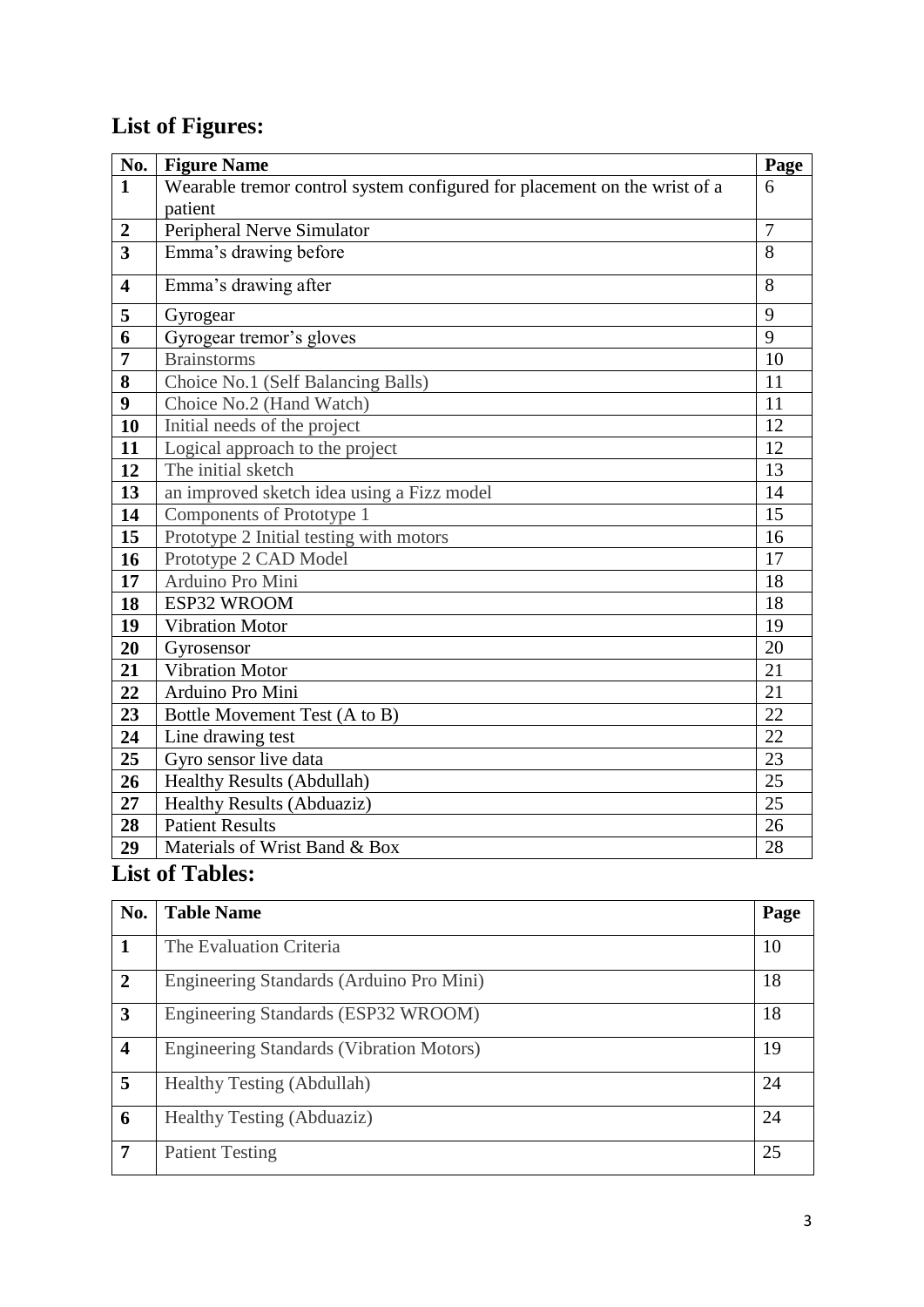### **Chapter 1: Introduction**

### **1.1 Project Definition**

This project is about designing and manufacturing a tremor prevention watch, where the watch consists of different sensors that will be able to detect the motion of the body and give readings. The watch has multiple layers of parts that are assembled. It also has Bluetooth module in order to change the parameters through a phone app. Apart from that, there will also be a LiPo battery to run the device. A microchip SD card is also installed in order to read the results on a plotted graph through MATLAB. The device will detect the patient's tremors and generate a series of haptic signals through micro-motors located on the wrist band. These motors vibrate to counter the tremors and help the patient do normal tasks.

### **1.2 Project Objectives**

The objectives of this project are:

- $\triangleright$  Improving mobility and function
- $\triangleright$  Contributing to the research of Parkinson disease
- $\triangleright$  Helping patients with Parkinson disease
- $\triangleright$  Experimenting with real time data and tuning a reactive device based on it.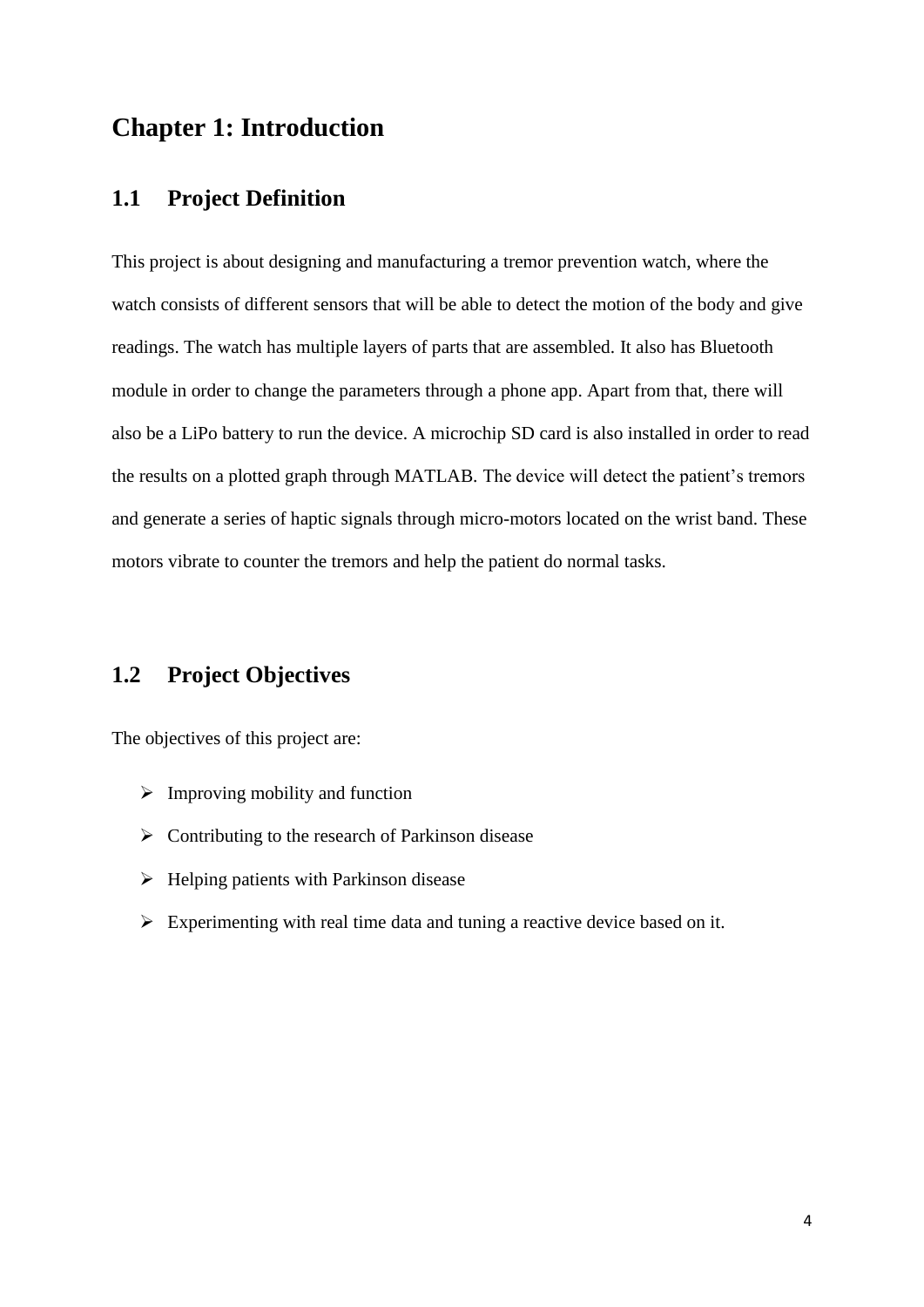### **Chapter 2: Literature Review**

# **2.1 Project Background:**

Parkinson's disease is a progressive nervous system issue that influences movement. Symptoms start step by step, sometimes beginning with a barely noticeable tremor in only one hand. Tremors are normal, however, the disorder additionally regularly causes stiffness or slowing of movement. In the beginning periods of Parkinson's disease, your face may indicate little or no expression. Your arms may not swing when you walk. Your speech may turn out to be soft or slurred. Parkinson's disease symptoms worsen as your condition progresses over time. In Parkinson's disease, certain nerve cells (neurons) in the brain gradually break down or die. Many of the symptoms are due to a loss of neurons that produce a chemical messenger in your brain called dopamine. When dopamine levels decrease, it causes abnormal brain activity, leading to symptoms of Parkinson's disease. Actually, the causes for Parkinson's disease still not yet finalized or known but there are several factors to play a role including the genes, and environmental trigger. In addition to that, there are risk factors that may lead to this disease such as the Age, actually most of the patients who suffered from this disease are 60 years old and older. The Sex is another risk factor since the men are most likely to face this disease. Parkinson's disease signs and symptoms can vary from one to another. Early signs might be gentle and go unnoticed. Symptoms frequently start on one side of your body and generally stay more worst on that side, even after symptoms start to influence the two sides. Parkinson's sign may include: slow movement, Rigid muscles, Loss of automatic movements, Loss of balance while standing, and the Tremor. Tremors typically occur during rest whereas people with essential tremor mostly have tremors during times of activity. the tremors of Parkinson's disease and essential tremor also differ in frequency and magnitude. Tremors related to Parkinson's disease usually occur more frequently over time and are more forceful than those related to essential tremor. Individuals with essential tremor may see a fluctuation in the frequency of their tremors throughout. Because of this tremor, The main goal of this senior project is to create a device will help and give the patient the required support to let him move his/her hands in better shape and try to reduce the tremor as much as possible. Finding a patient, testing and tuning the device, buying and choosing parts for the device, and finding an electrical engineer cooperate to give us some support during some connections.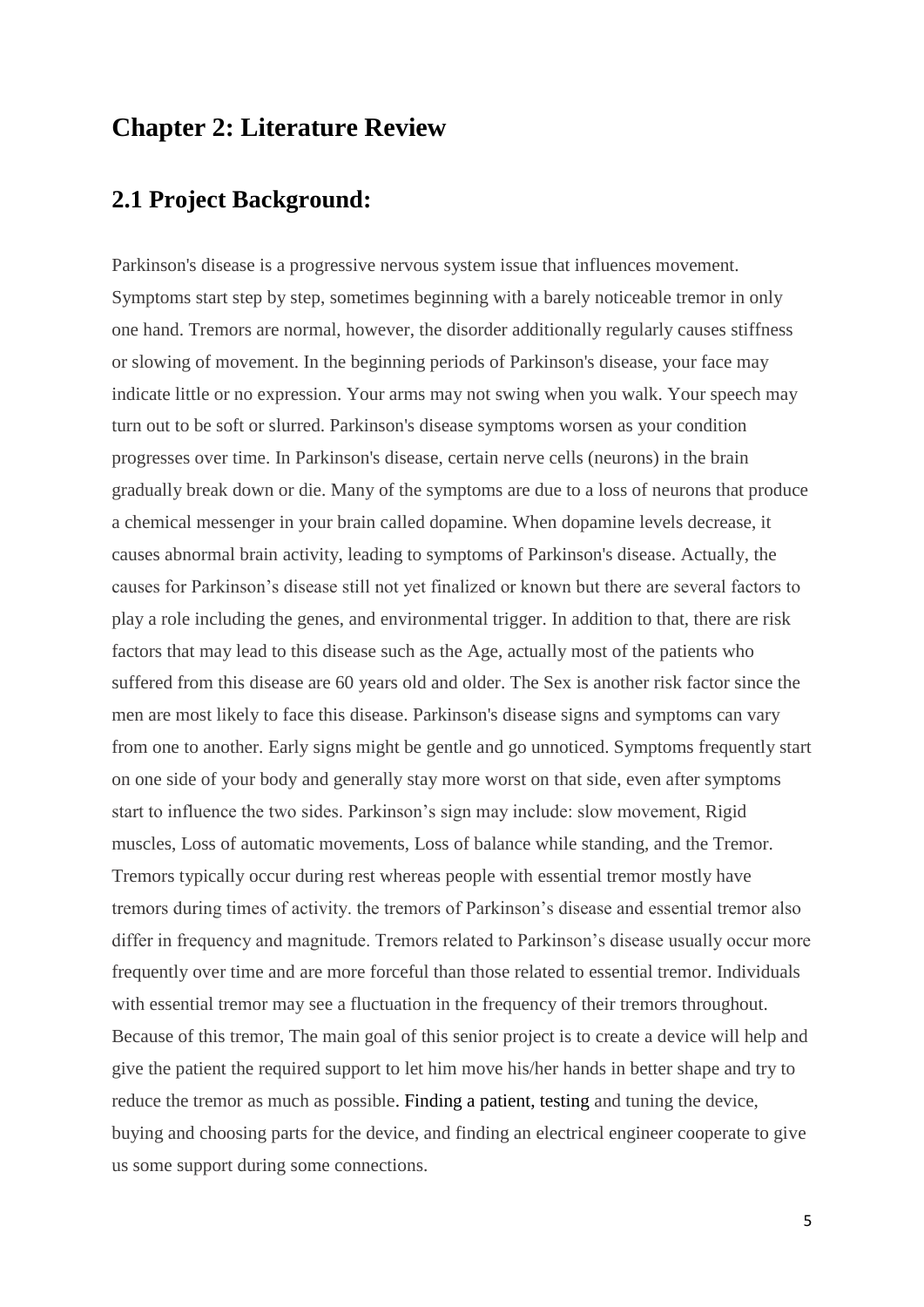### **2.2 Previous Work**

World Intellectual Property Organization (WIPO) did a great work to solve the same issue which is the tremor of Parkinson's disease, Embodiments of their invention relate to Systems and Methods for Controlling the Effect of Tremor. In the first embodiment of their disclosure, a system of treatment of involuntary muscle contraction includes a wearable interface having an internal contact surface, the wearable interface configured to at least partially encircle a first portion of a limp of a subject, and an energy applicator carried by the wearable interface and configured to apply energy of two or more types to the limb of the subject (Fig 1). In some embodiments, the system for treatment of involuntary muscle contraction further comprises a control unit configured to control the operation of the energy applicator [3].



Figure 1: Wearable tremor control system configured for placement on the wrist of a patient

Another application is a continuation of the above application (Devices and Methods for Controlling Tremor) which is the Peripheral nerve simulator (Fig 2). They used the Peripheral nerve to treat essential tremor, Parkinson's tremor, and another types of tremor. It can be either a non-invasive surface simulator or an implanted stimulator. This stimulation could be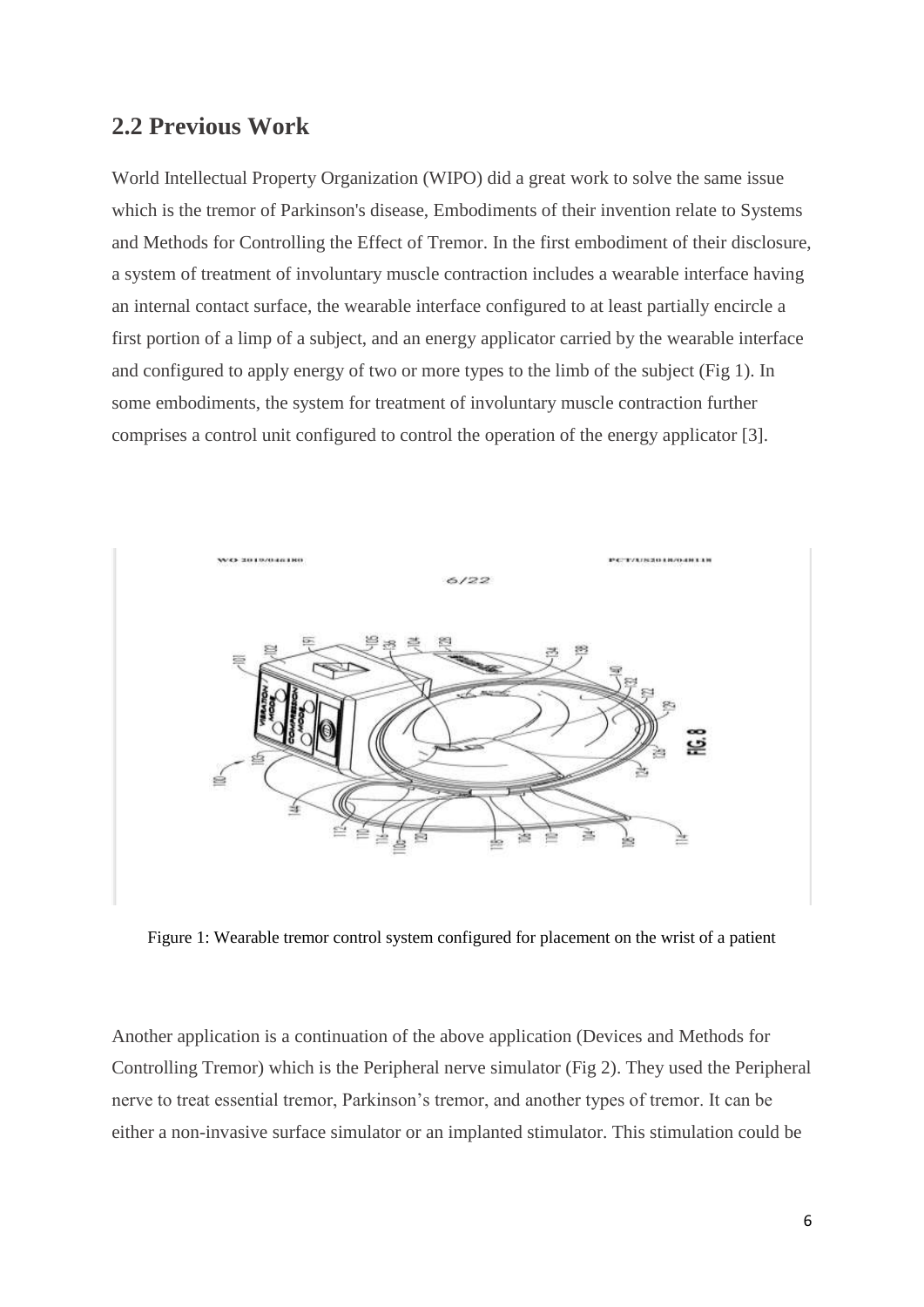chemical, mechanical, or electrical. Simulation can be delivered using either an open loop system or a closed loop system with feedback.



Figure 2: Peripheral Nerve Simulator

**Deep Brain Stimulation** (DBS) is a surgery also can be used to solve the tremor. Surgeons implant electrodes into a specific part of your brain. The electrodes are connected to a generator implanted in your chest near your collarbone that sends electrical pulses to your brain and may reduce the tremor and another Parkinson Symptoms.

### **2.3 Comparative Study:**

#### **The Emma**

A computer scientist called Haiyan Zhang who works at Microsoft along with a group of engineers and technicians grouped together to help a graphic designer called Emma. She suffers from Parkinson's disease which resulted in her not being able to do her work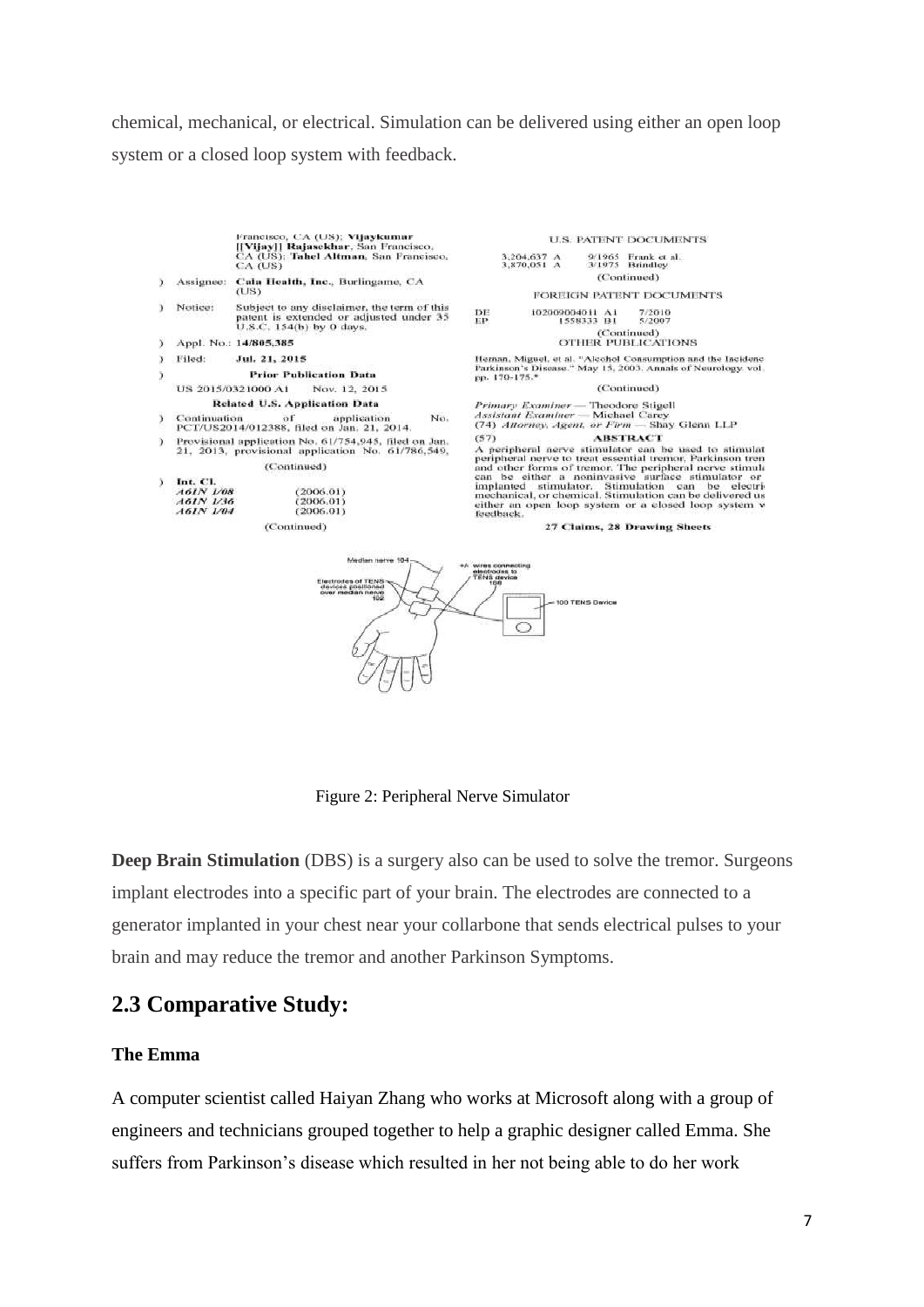anymore. Parkinson's disease caused her to lose the ability to control her hand and she began having tremors. These tremors are unpredictable and they minimize the tasks that the patient can do properly. In order to help Emma gain back control of her hand and perform daily tasks as she once did, the team designed a wrist band with small motors that vibrates and countered the tremors. The wrist band was named "The Emma", after the patient who the device was designed for.



Figure 3: Emma's drawing before



Figure4 : Emma's drawing after

### **Gyrogear Glove**

Fall Ong, the founder of Gyrogear who are a group of volunteer graduates and students have designed a glove that uses the same idea of a *gyroscope* but on the glove itself. This glove forces the hand to stay stable by countering the instabilities. This glove covers almost half of the forearm but it keeps the fingers free to move.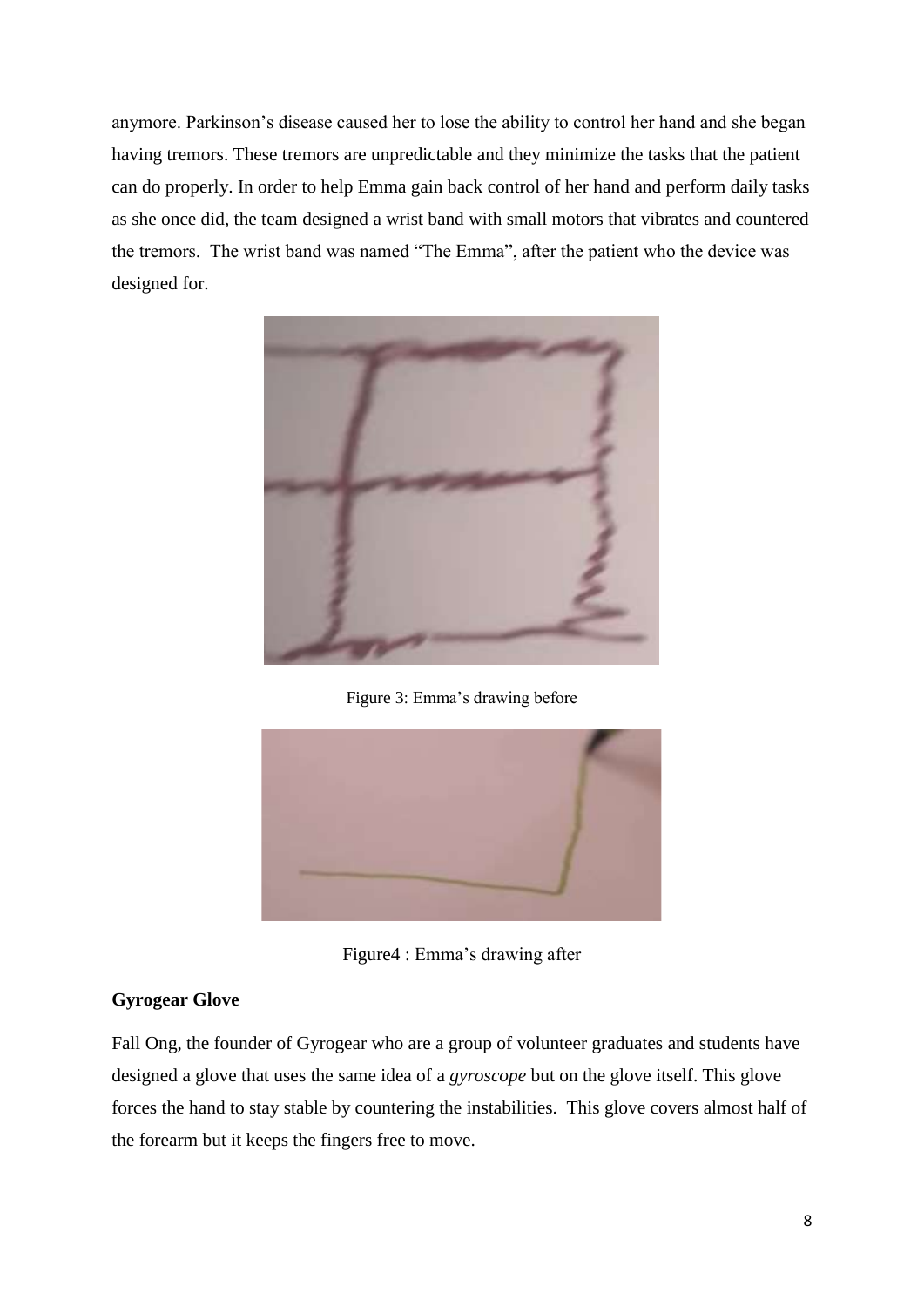

Figure 5: Gyroscope



Figure 6: Gyrogear tremor's gloves

Our project shares the same objective but a using a different approach. Both of these projects (The Emma & Gyrogear Glove) are reactive devices meaning that these devices wait for the tremor to happen which will move the gyro, then react to the tremors and keep the hand stable. Our project however, is a proactive device which will prevent tremors all together to prevent shaking. We are aiming to disturb the signals that cause the tremor in order for the brain to completely ignore the tremor signals and therefore the tremors disappear.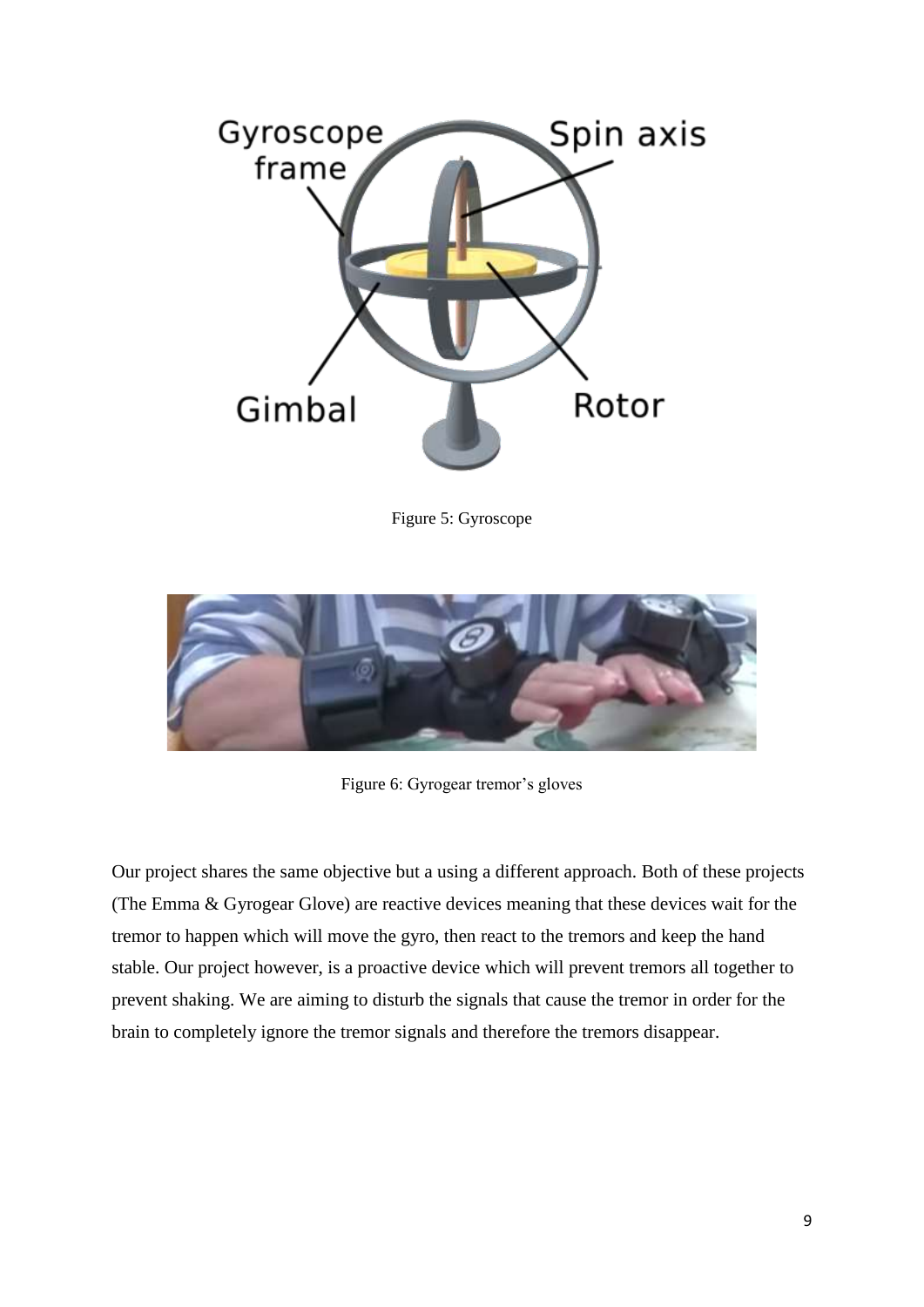# **Chapter 3: Initial Design**

# **3.1 Brainstorming**

Our team have decided to meet and start a brainstorming session, where we would come up with ideas regardless of how realistic or impossible they might be. The main scope of this approach is to initiate the minds of the team members and start the imagination process in order to come up with a good understanding of the project.



Figure 7: Brainstorms

Then we created a criteria to evaluate the ideas based on a number of rules that were obtained through all of our group members.

|                        | 1            | 2 | 3            | 4            | 5            | 6 |                           | 8            | 9                         | 10 | 11                        | 12 <sup>1</sup> | 13 |   |             | 14 15 16     | 17          |
|------------------------|--------------|---|--------------|--------------|--------------|---|---------------------------|--------------|---------------------------|----|---------------------------|-----------------|----|---|-------------|--------------|-------------|
| Weight                 | x            | X |              |              |              | x |                           | X            | $\mathbf x$               | x  | $\mathbf x$               |                 | x  |   |             |              | X           |
| <b>Size</b>            |              | X |              |              |              |   |                           | x            | $\boldsymbol{\mathsf{x}}$ | X  | X                         |                 | x  |   |             |              | X           |
| Real                   | $\mathbf{x}$ |   | $\mathsf{x}$ | $\mathbf{x}$ | $\mathbf{x}$ |   | $\mathsf{x}$              | $\mathbf{x}$ | $\mathbf{x}$              |    | $\boldsymbol{\mathsf{x}}$ |                 |    | X |             | $\mathbf{x}$ |             |
| Manuracturing          | x            |   | x            | x            | x            | x | $\boldsymbol{\mathsf{x}}$ |              | $\mathbf x$               | X  | X                         |                 | x  | x | $\mathbf x$ | $\mathbf x$  | $\mathbf x$ |
| Cost                   |              |   | x            |              |              | x | $\boldsymbol{\mathsf{x}}$ |              |                           |    |                           |                 | x  |   |             |              |             |
| Material (availablity) | X            | x | X            | x            | x            | x | $\mathbf x$               |              | $\mathbf x$               | X  | X                         |                 | x  | x | X           | X            | $\mathbf x$ |
| Noise (not)            |              | X |              |              | X            | X |                           | X            |                           |    |                           |                 | X  |   |             |              | X           |
| <b>Durability</b>      |              |   |              |              |              |   |                           |              |                           | X  | X                         |                 | X  |   | X           |              | X           |
| Comfort                |              | X |              |              |              |   |                           |              |                           | x  | x                         | X               | x  | x | X           |              | X           |
| Choice                 |              |   | Yes          |              |              |   |                           |              |                           |    | Yes                       |                 |    |   |             |              |             |

Table 1: The Evaluation Criteria

The Two winning ideas were both realistic, approachable, and possible candidates to begin with. However the team decided to for the alternative of the "Watch Design".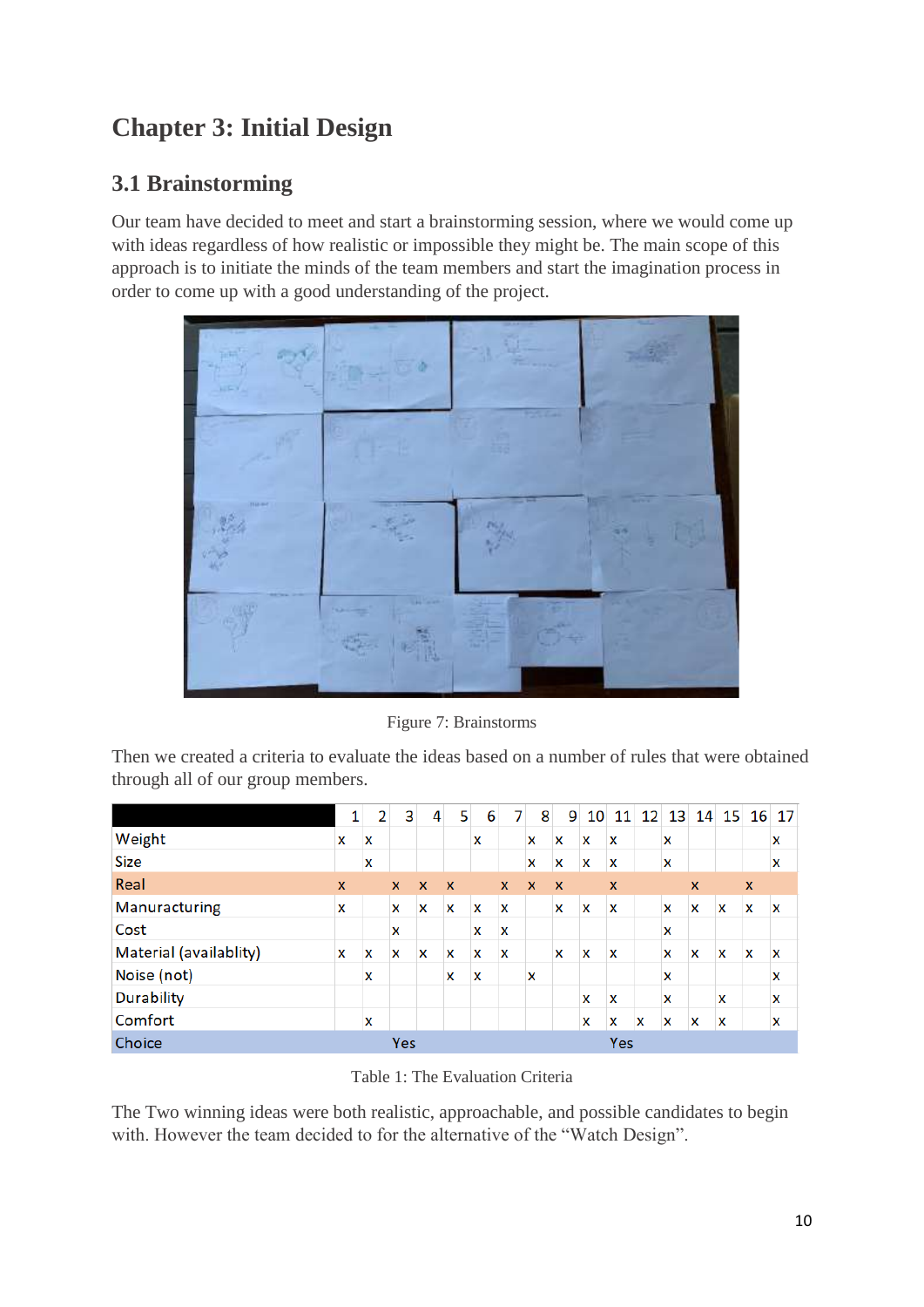

Figure 8: Choice No.1 (Self Balancing Balls)



Figure 9: Choice No.2 (Hand Watch)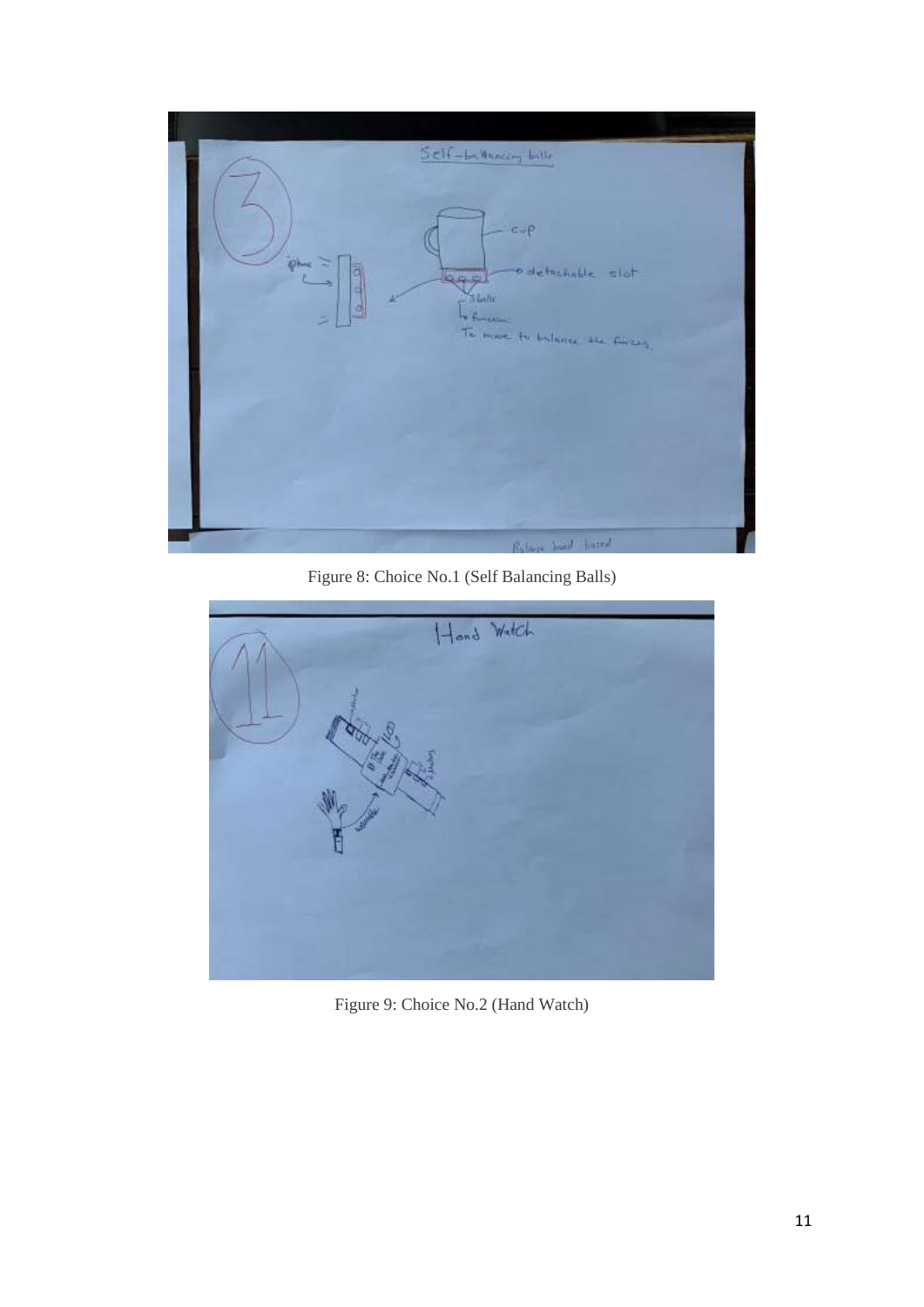# **3.2 Planning**

Our team began with the idea approach. What was needed? What are the possible shapes? Could it be easily designed?



Figure 10: Initial needs of the project



Figure 11: Logical approach to the project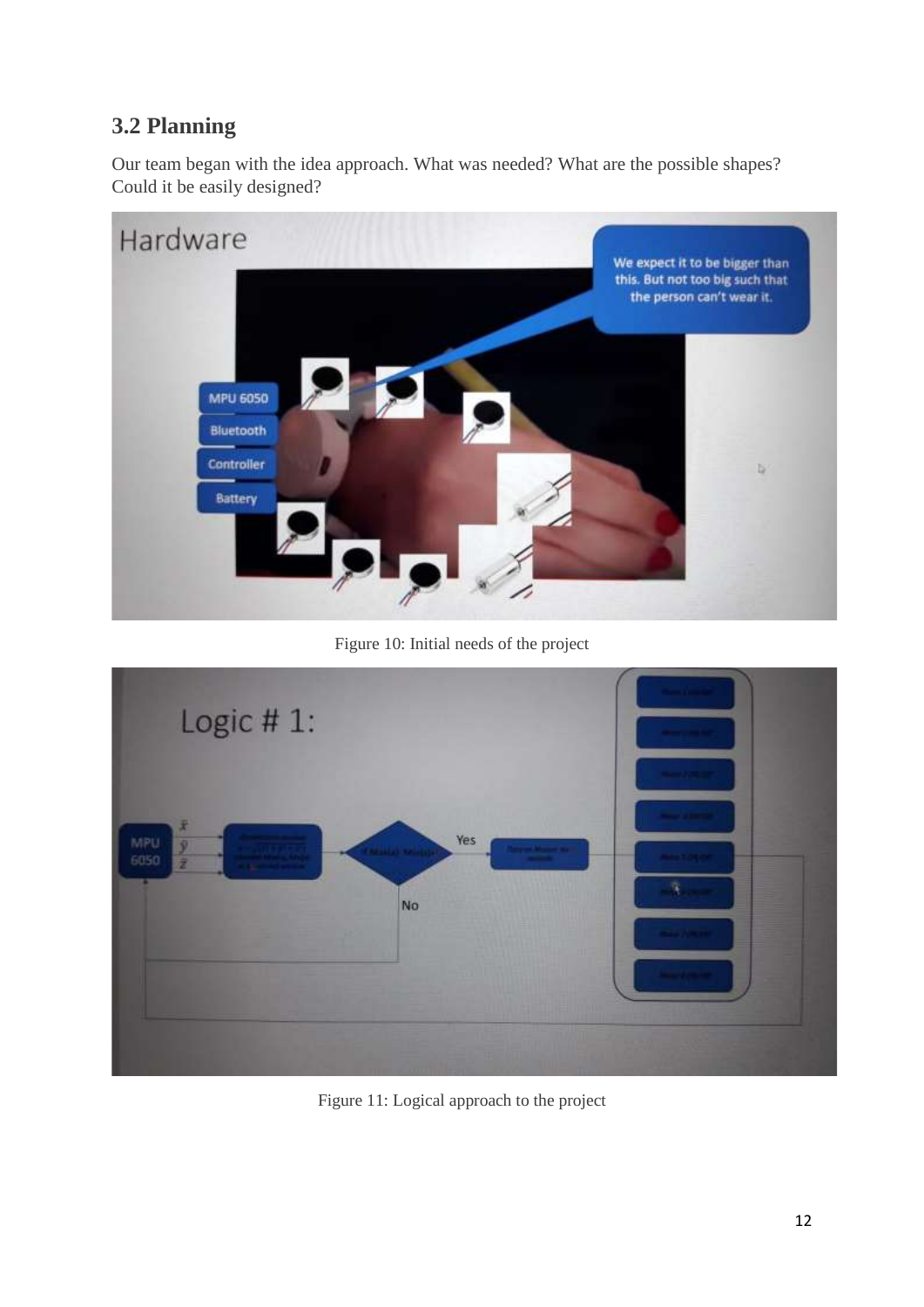

Figure 12: The initial sketch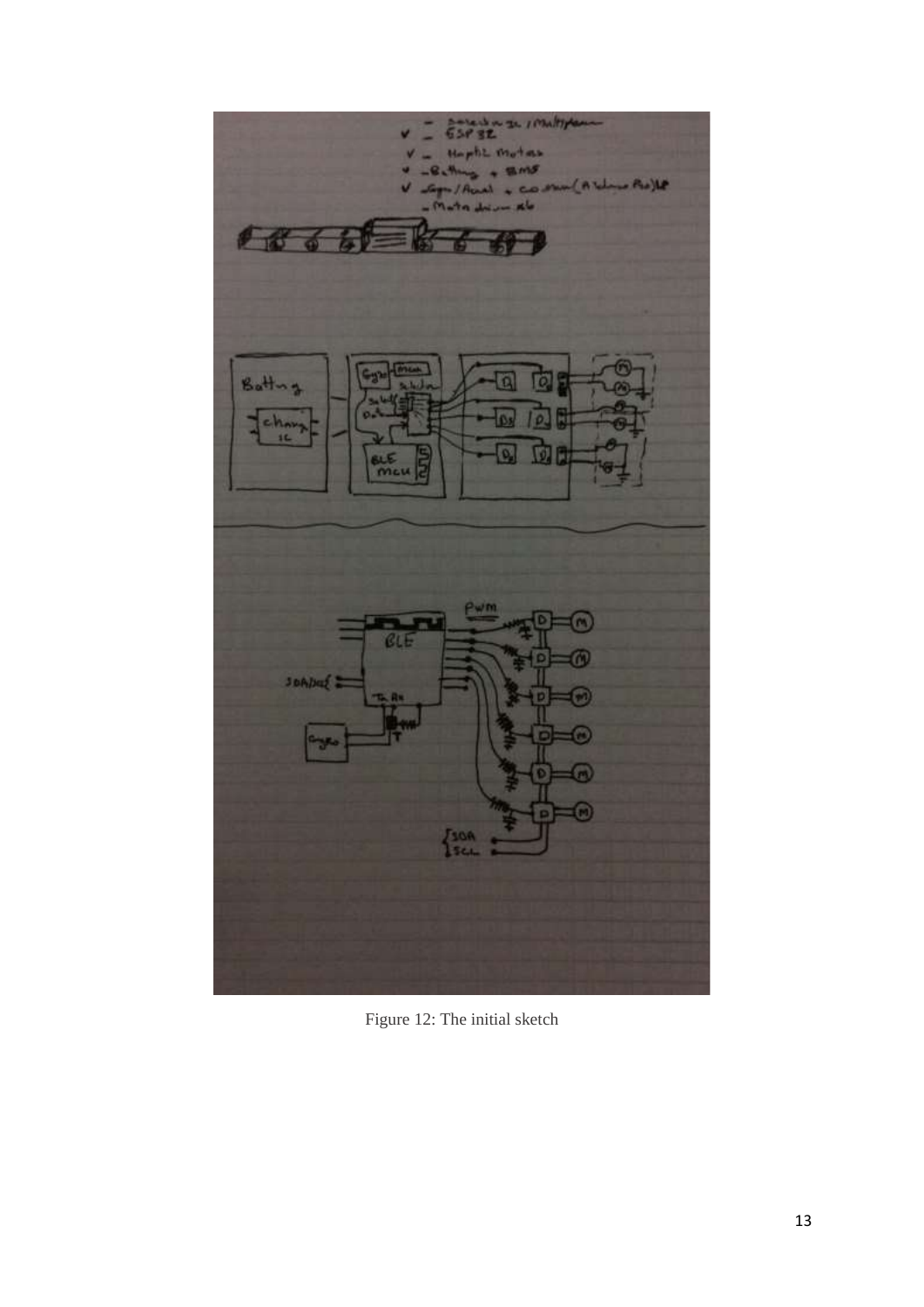# **3.3 Sketches and Requirements**



Figure 13: an improved sketch idea using a Fizz model

# **3.4 Design Constraints and Calculations**

Bluetooth

Comfort

Phone App

Wearable

Lightweight

Battery

Reactive

ESP32, ULN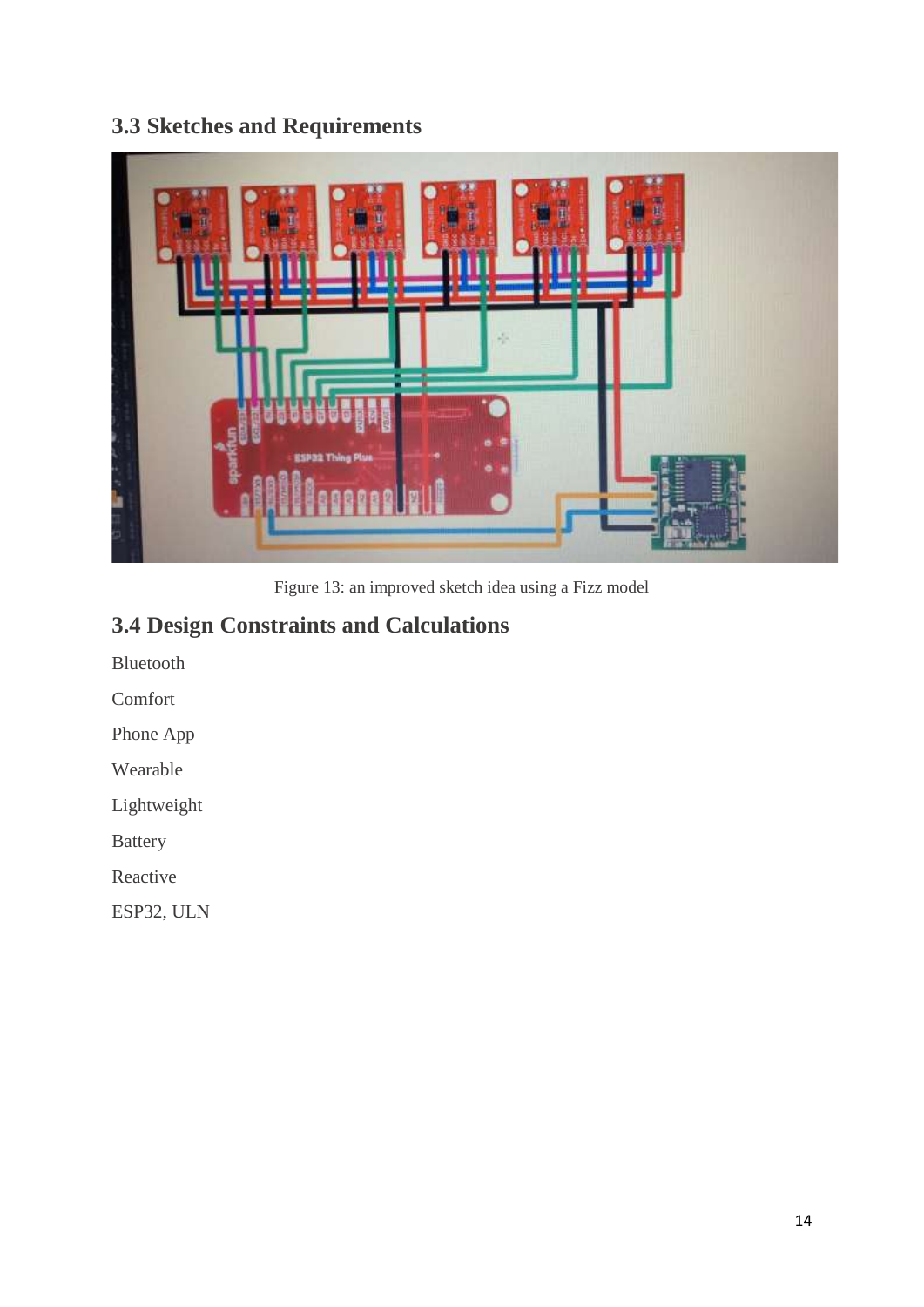# **Chapter 4: Designing and Prototyping**

# **4.1 Prototype 1**

This Unit is Called the Acceleration Data Logger. It is an Arduino based unit that can measure acceleration in the XYZ directions with high accuaracy, and will collect the data on an Excel file saved on an SD card in the unit. It requires Four AA batteries to operate.



Figure 14: Components of Prototype 1

This device is useful as a prototype 1 because it will help us interact with the code and start some testing before we start working with our real project. The main idea is to get familiar with testing and coding. While also tackling the issue of first hand interaction with electronic devices.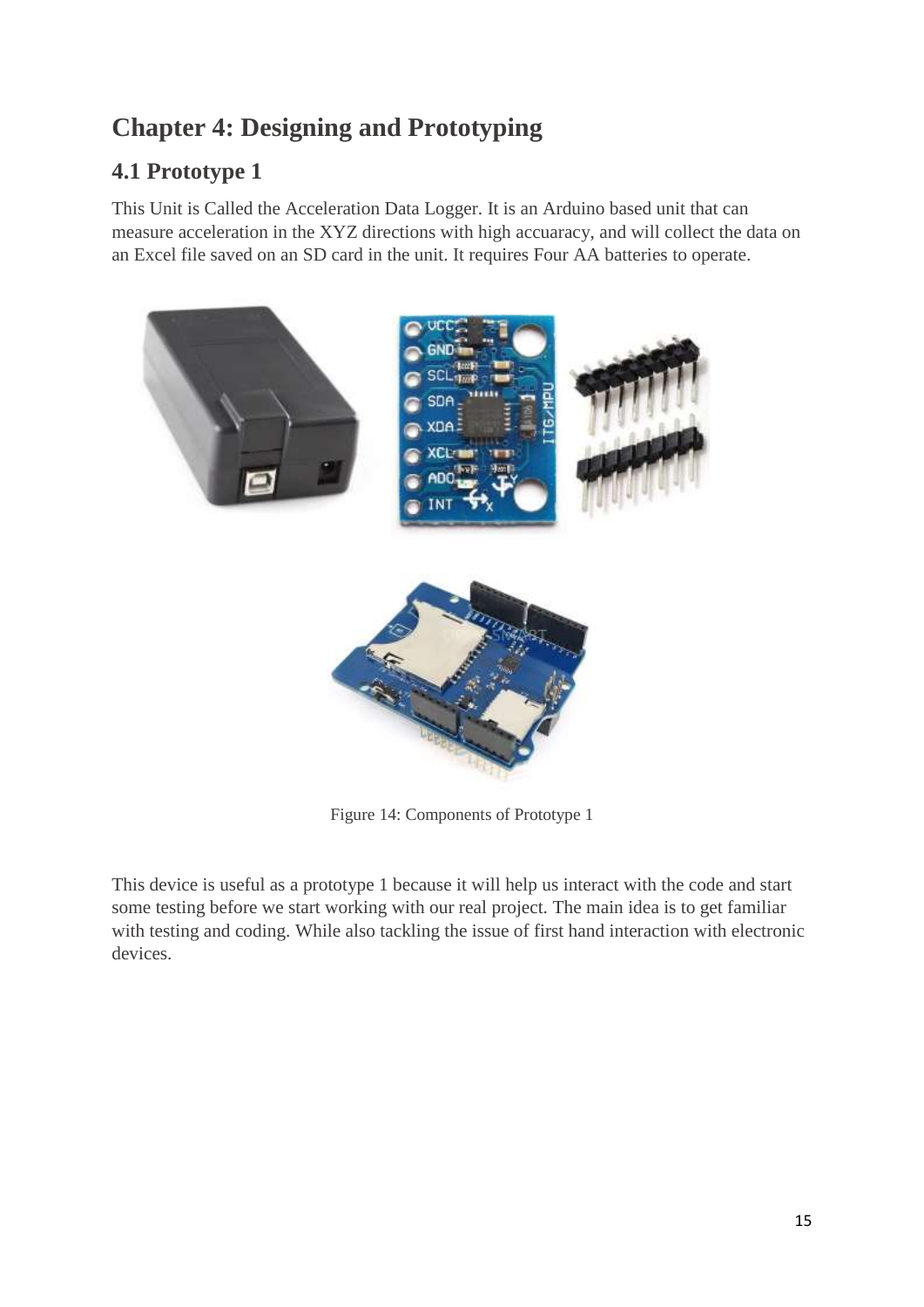# **4.2 Specifications**

1- Arduino Mega.

It is a Microcontroller board that can connect to USB and operate smaller compnents such as a gyro sensor and an SD card slot to log data.

2- SD card Reader module,

3- MPU6050 sensor

It helps us to measure acceleration, velocity, orientation, displacement and many other motion related parameter of a system or object in XYZ directions. 4- 16 GB SD card

5- Arduino Case with battery holder.

# **4.3 Prototype 2**

This prototype is the main prototype that will achieve our goal to tackle Parkinson's tremors as it contains the acceleration unit and the micro motors that will be controlled based on the data obtained from the gyro sensor. This prototype will be fully reactive and will hold the ability to analyze input based on values of tests conducted by healthy people compared to others with Parkinson's deasese.



Figure 15: Prototype 2 Initial testing with motors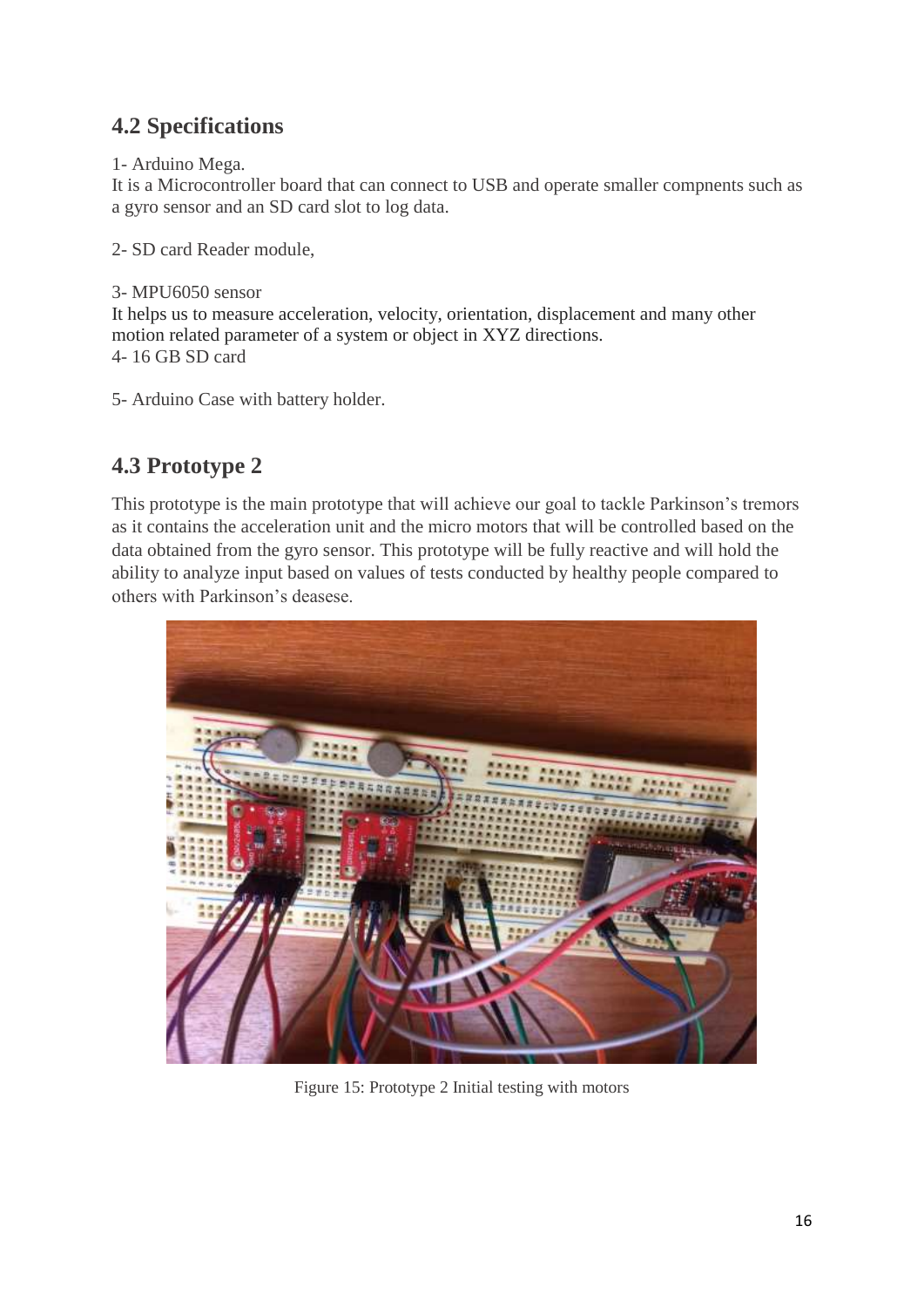

Figure 16: Prototype 2 CAD Model

### **4.4 Selection of Components**

#### **1- x6 Haptic Motor Drivers.**

It will operate the drivers and communicate back with the micro controller unit.

#### **2- x6 Vibration Motors.**

The motors are the actuators required to send the signals to the patient hand and initiate disturbance to the signals of Parkinson's tremors.

#### **3- Arduino Pro Mini.**

It is a micro controller unit

#### **4- x2Analog/Digital MUX Breakout.**

Used to convert signals and operations inside the system from Analog to Digital.

#### **5- x3 Logic Converter**

It is useful to step up or step down Voltages to operate components inside of the circuit board.

#### **6- ESP32 VROOM**

This is the main component in the design. It will send and receive the signals, it includes a built in Bluetooth module and can operate the gyro sensor and the components of the haptic motors drivers with ease.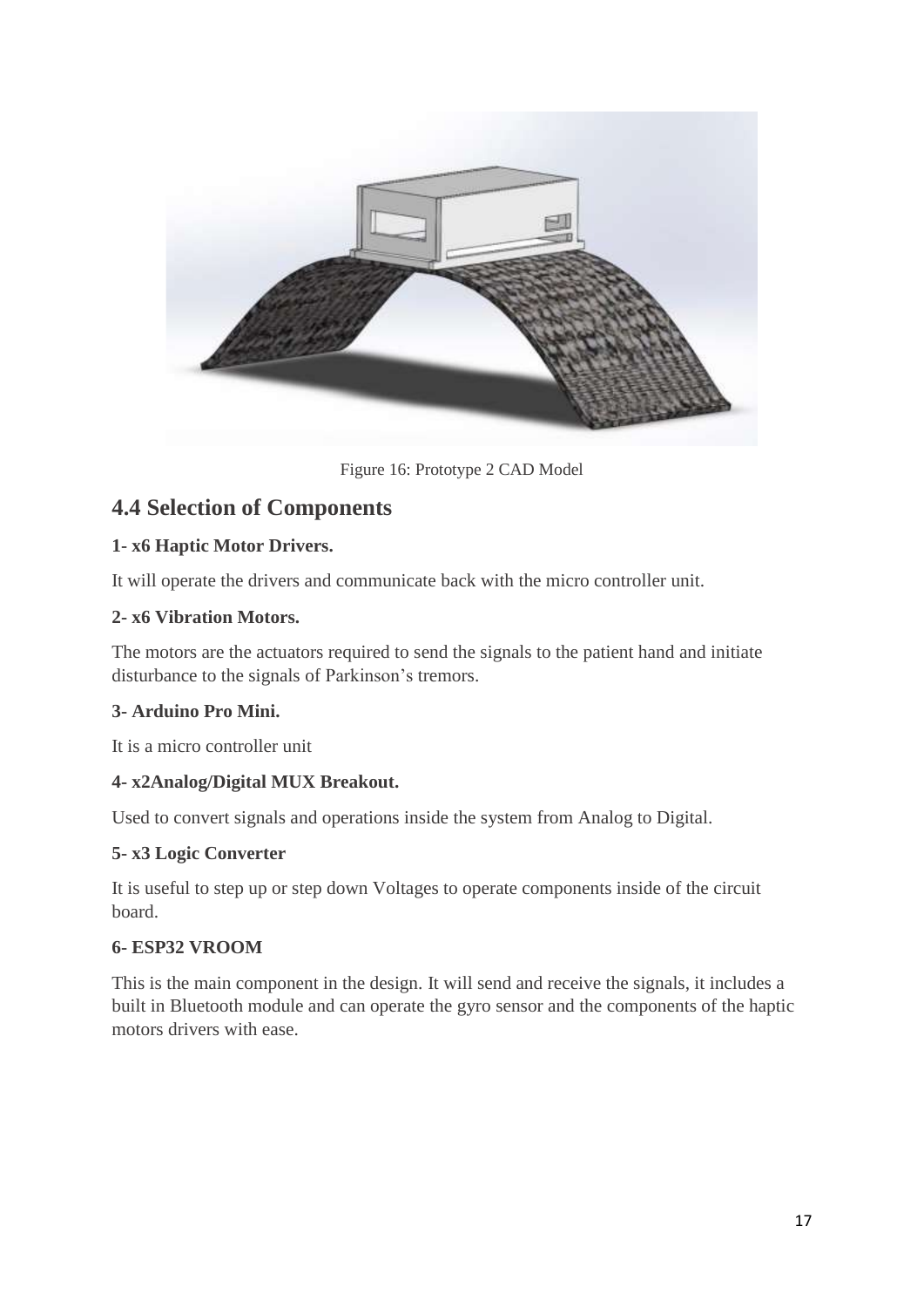# **4.5 Specifications and Design Standards**

### **Arduino Pro Mini:**

| Type                     | Arduino Pro Mini 328 -<br>3.3V/8MHz                            |
|--------------------------|----------------------------------------------------------------|
| interfacing circuitry    | 3.3V devices and modules<br>(GPS, accelerometers, sensors)     |
| USP connection           | USB connection off board                                       |
| Analog Pins              | 8 pins                                                         |
| DC Input                 | DC input 3.3V up to 12V                                        |
| Protection               | Over current protected                                         |
| Dimensions and<br>Weight | $0.7x1.3$ " (18x33mm) - 0.8mm<br>Thin PCB - less than 2 grams! |
| <b>Regulator Voltage</b> | 3.3V                                                           |



Figure 17: Arduino Pro Mini

Table 2: Engineering Standards (Arduino Pro Mini)

### **ESP32 WROOM:**

| <b>Type</b>                    | SparkFun Thing Plus -<br><b>ESP32 WROOM</b>   |
|--------------------------------|-----------------------------------------------|
| Storage capacity               | 16MB of flash storage                         |
| WIFI                           | YES-Integrated 802.11 BGN<br>WiFi transceiver |
| <b>Bluetooth</b>               | YES-Integrated dual-mode<br>Bluetooth         |
| <b>Operating Voltage Range</b> | 3.0 to 3.6V                                   |
| Number of GPIO                 | 21                                            |
| Deep Sleep Current             | $2.5 \mu A$                                   |
| Frequency                      | Up to 240MHz clock<br>frequency               |



Figure 18: ESP32 WROOM

Table 3: Engineering Standards (ESP32 WROOM)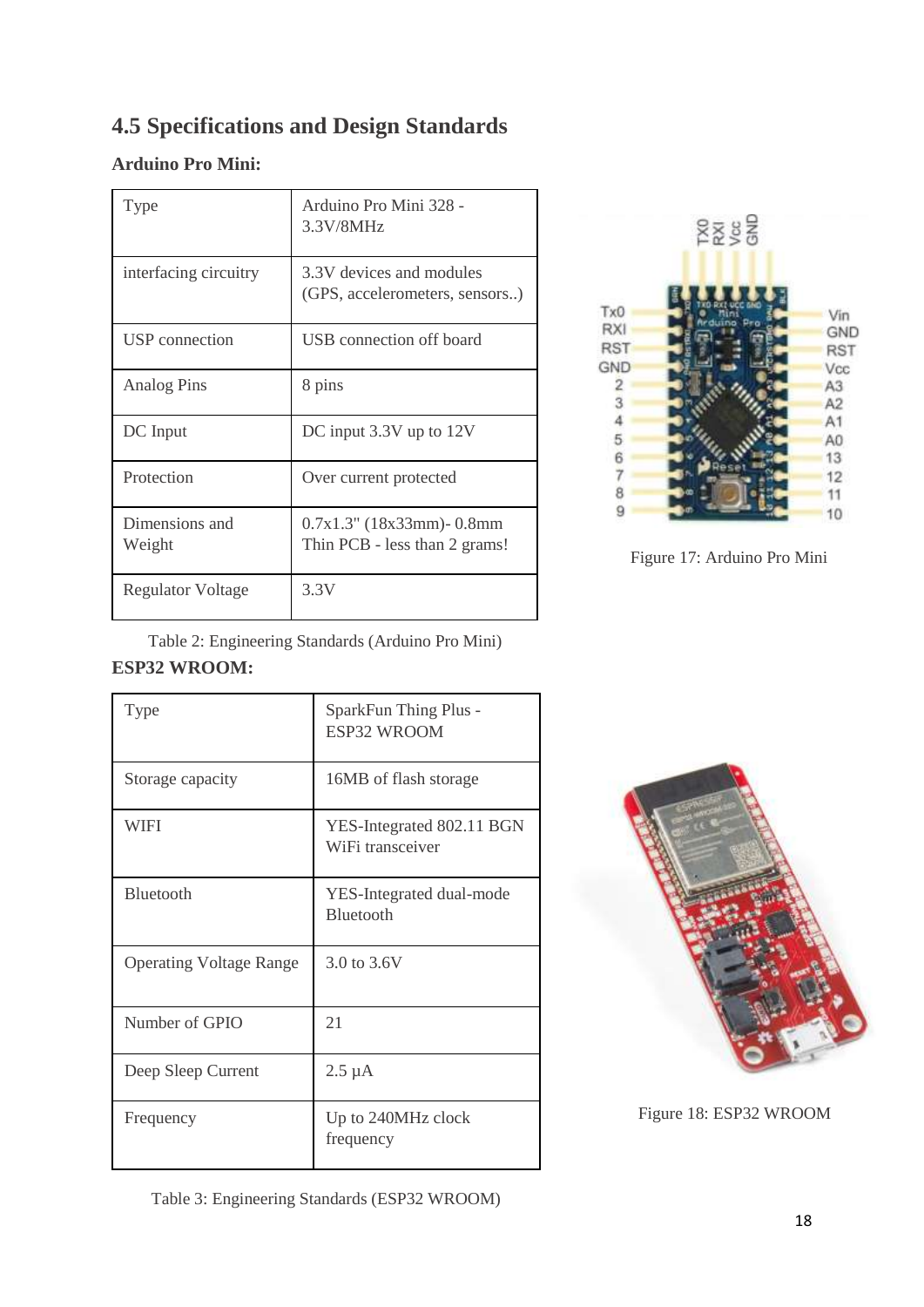#### **Vibration Motors:**

| <b>Motor Construction</b> | 10mm Coin Type Vibration Motor                             |
|---------------------------|------------------------------------------------------------|
| No. of Magnet<br>Poles    | 4 Poles                                                    |
| Coil Construction         | <b>Flat Coreless Coil</b>                                  |
| Rated voltage             | 3.0 V DC                                                   |
| <b>Operating Voltage</b>  | $2.3 \sim 3.6 V$ DC                                        |
| <b>Rated Current</b>      | $60mA$ (max)                                               |
| <b>Rated Speed</b>        | $13000\pm3000$ rpm/min                                     |
| Operating<br>Environment  | $-30 \sim 60^{\circ}C$<br>$10 \sim 90\%$ Relative Humidity |
| Mechanical Noise          | 50dB (A) (MAX)/AT Rated Voltage                            |



Figure 19: Vibration Motor

Table 4: Engineering Standards (Micro Motors)

# **Chapter 5: System Testing and Analysis**

# **5.1 Experimental Setup, Sensors and data acquisition system**

#### **Gyrosensor**

For our first experimental setup, we used a gyrsensor. The main objective of the gyrosensor is to measure and maintain the orientation and the angular velocity of an object. We need to measure the angular velocity of the watch that will be on the patient's wrist to understand the extremes of the tremors that the patient has. We installed the gyroscope in the watch compartment in order to ensure that the results are accurate and precise. We chose this model due to its compact size, ability to measure three different parameters (acceleration, angular velocity, angle), low current consumption, compatibility and the ability to measure in 3-Axis  $(XYZ)$ .

Specifications:

- Output: Time, Acceleration, Angular Velocity, Angle.
- Size: 15.24mm X 15.24mm X 2mm.
- Measurement: 2 Axis Tilt Angle 3-Axis, XYZ, (Roll, Pitch, Yaw) Acceleration.
- Output Frequency: 100Hz (baud rate 115200)/20Hz (Baud Rate9600).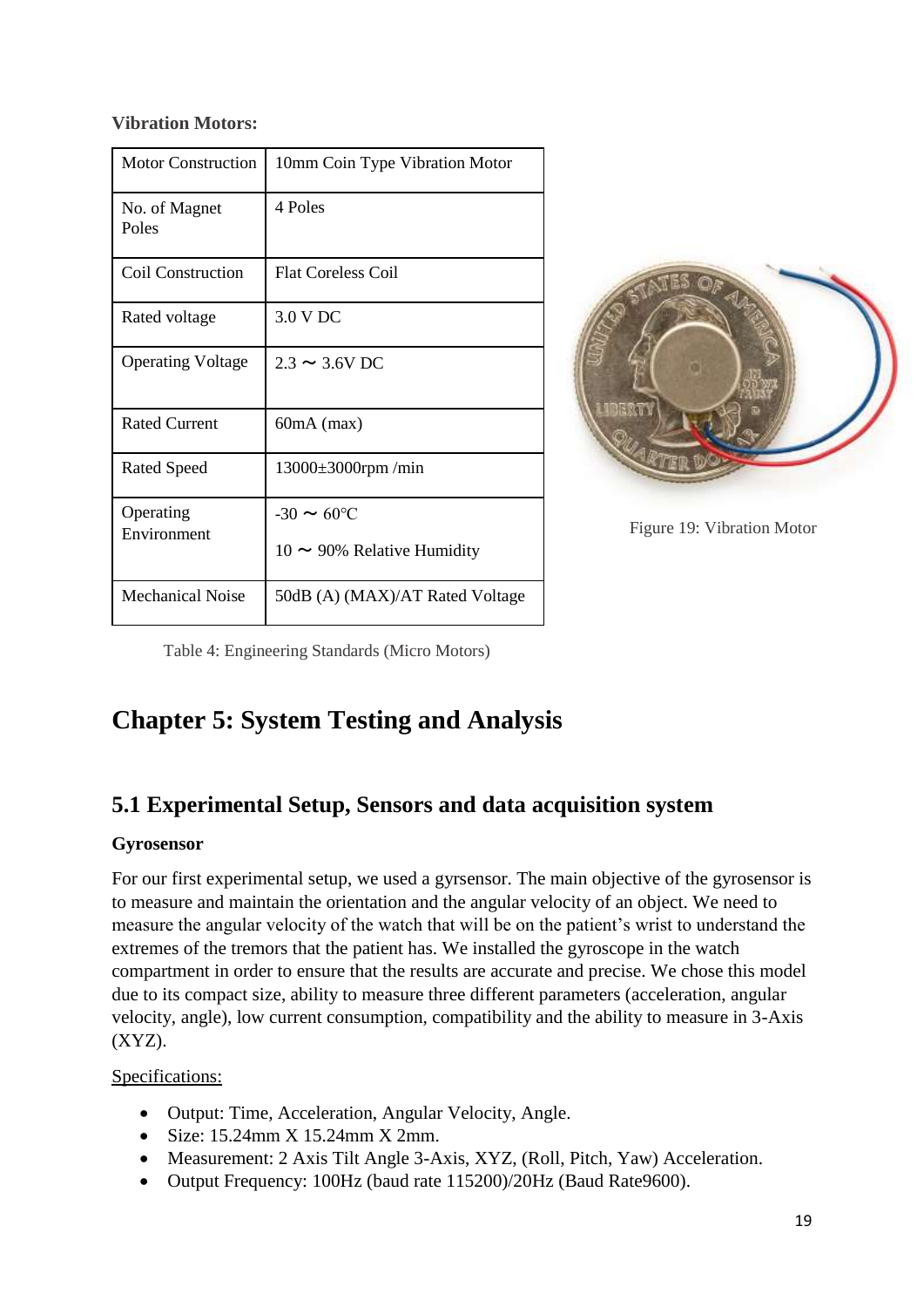- Input Voltage: DC Input Voltage
- Consumption Current: Typical 10mA
- Compatibility: All Compatible(PC/Android/MCU).



Figure 20: Gyrosensor

#### **Vibration Motors**

After getting the data from the gyrosensor on the acceleration, angular velocity and the angle, we need a respond mechanism. We attached the 6 motors on the strap of the watch, 3 on each side. The motors will vibrate gradually until they reach the required vibration. We chose this model due to its size which is relatively small.

#### Specifications:

- Size: 10mm Coin Type Vibration.
- Phases: Single Phase.
- Magnet Poles: 4 Poles.
- Coil Construction: Flat Coreless Coil.
- Rated Voltage: 3.0 V DC.
- Operating Voltage: 2.3-3.6V DC.
- Rated Current: 60mA Maximum.
- Rated Speed:  $13,000 \pm 3000$  rpm/min.
- Operating Environment:
	- $\circ$  1)-30 to 60 °C.
	- o 2) 10 to 90% Relative Humidity.
- Mechanical Noise: 30db Maximum.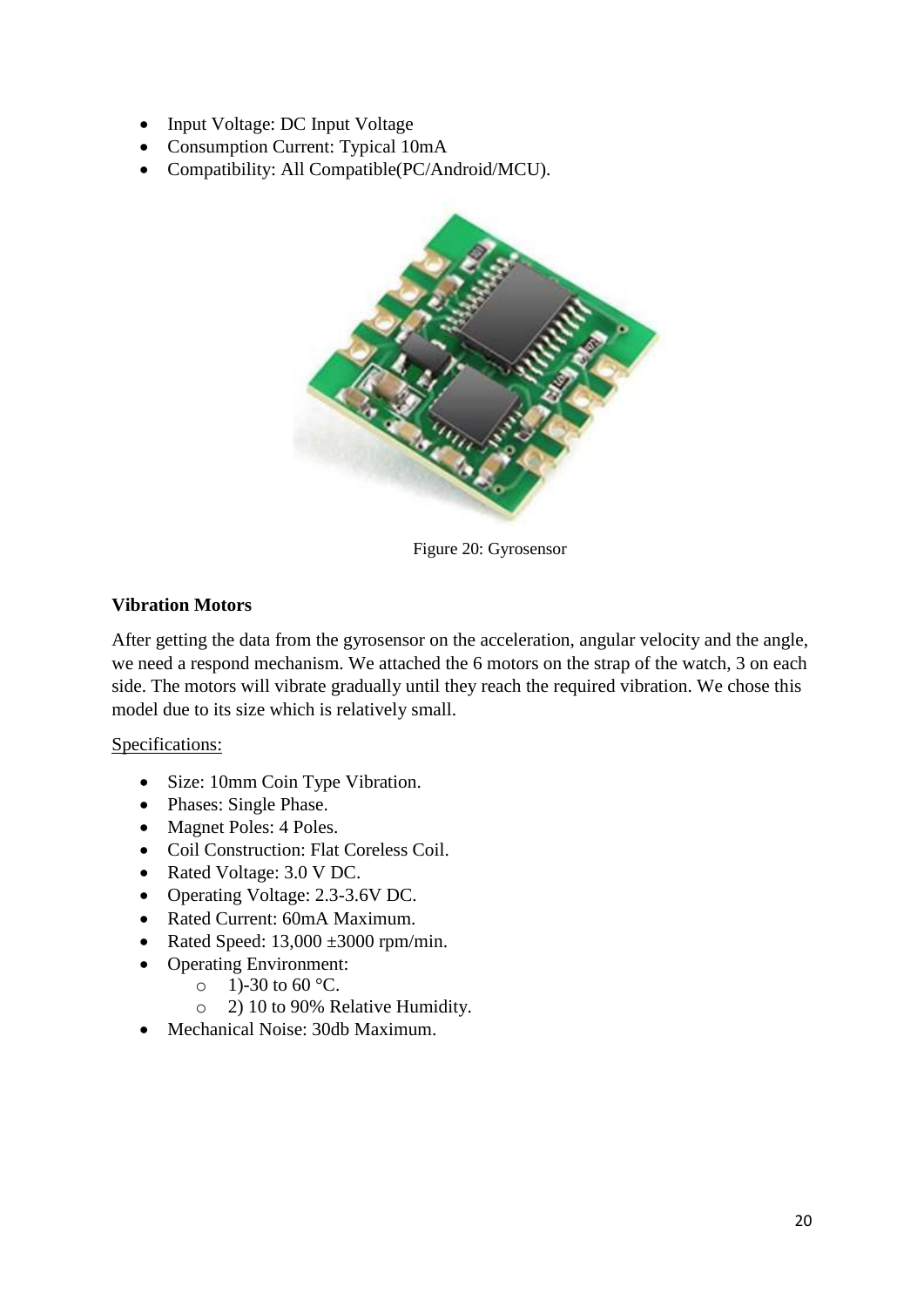

Figure 21: Vibration Motor

#### **Arduino Pro Mini**

Arduino is an open-source electronics platform based on easy-to-use hardware and software. Arduino boards are able to read inputs - light on a sensor, a finger on a button and turn it into an output - activating a motor, turning on an LED. On our first prototype, we used Arduino Mega but we changed the model to Arduino Mini on our second prototype. We changed the model to the mini due to one of the major constraints we faced on our first prototype. The size of Arduino Mega was big and bulky which was an obstacle because this device will be worn by the patient on his wrist. This adjustment ensured that the patient is comfortable and that our device does not limit the patient's movement while performing daily tasks.

#### Specifications:

- $\bullet$  Size: 18x33x0.8 mm.
- Weight: Less than 2 grams.
- Analog Pins: 8 pins.
- DC Input: 3.3-12V.
- Protection: Over current protection.
- Regulator Voltage: 3.3V
- Interfacing Circuitry: Low-voltage board needs no interfacing to 3.3V devices (accelerometer, sensors).



Figure 22: Arduino Pro Mini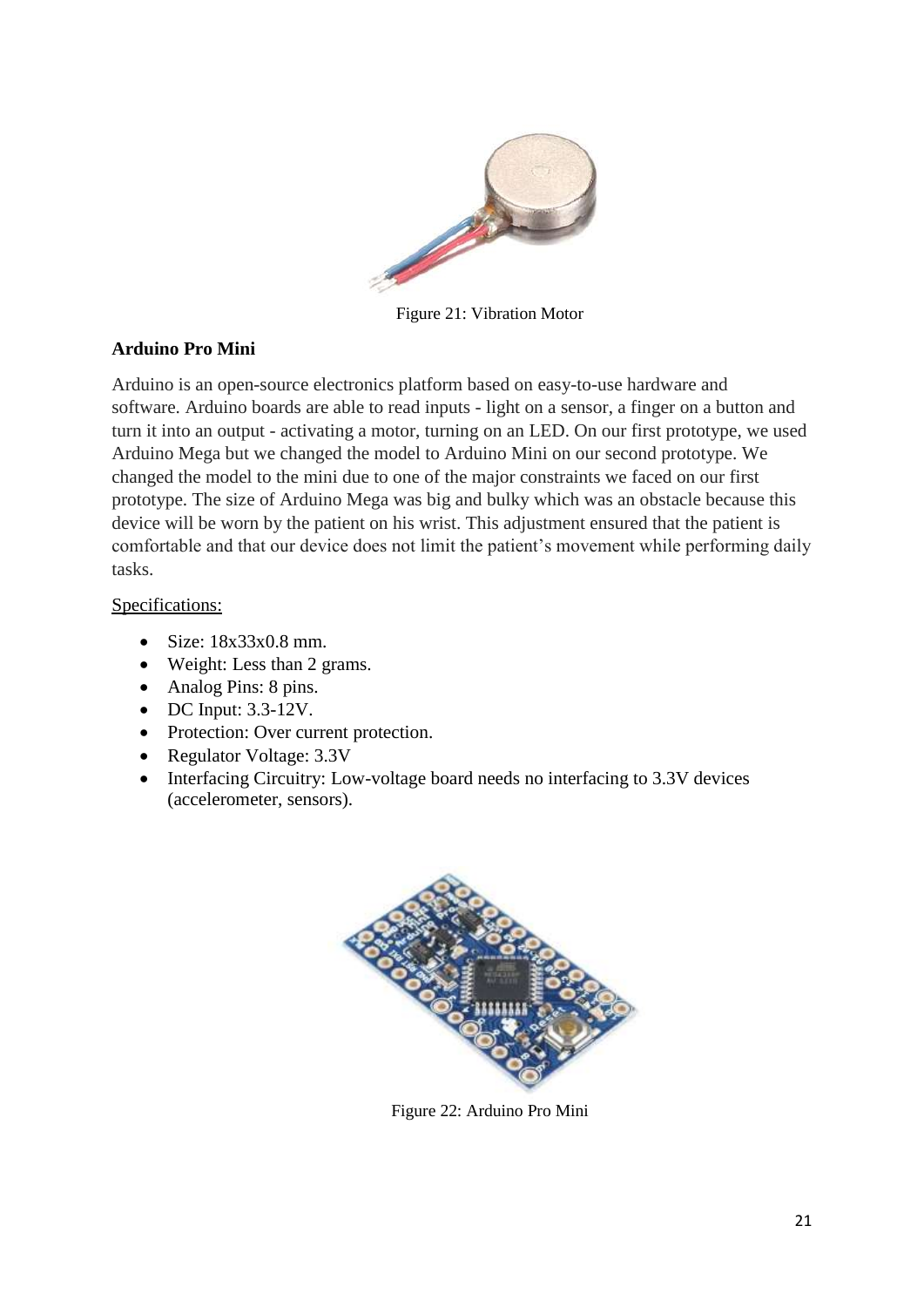# **5.2 Overall Results, Analysis and Discussion**

# **Testing Parameters**

Our testing parameters were set to clearly understand how the patient's tremors are and if the tremors are constant in magnitude and direction or completely random. This was done by setting up two different tests and from the outputs we concluded the behaviour of the tremors.

Tests:

• Moving a bottle of water from one point to another.



Figure 23: Bottle Movement Test (A to B)

• Drawing multiple straight lines.



Figure 24: Line drawing test.

These tests were first carried out on our team members multiple times to have the needed data to then compare it with the patient's tremors. Moreover, Our team members have experimented with the Two Tests mentioned above and carried them individually to record and determine the data acquired and to determine the most significant variables during these tests. Our team measure the data using prototype 1, as well as the Physics Toolbox Sensor Suite Application on the iPhone to read live data.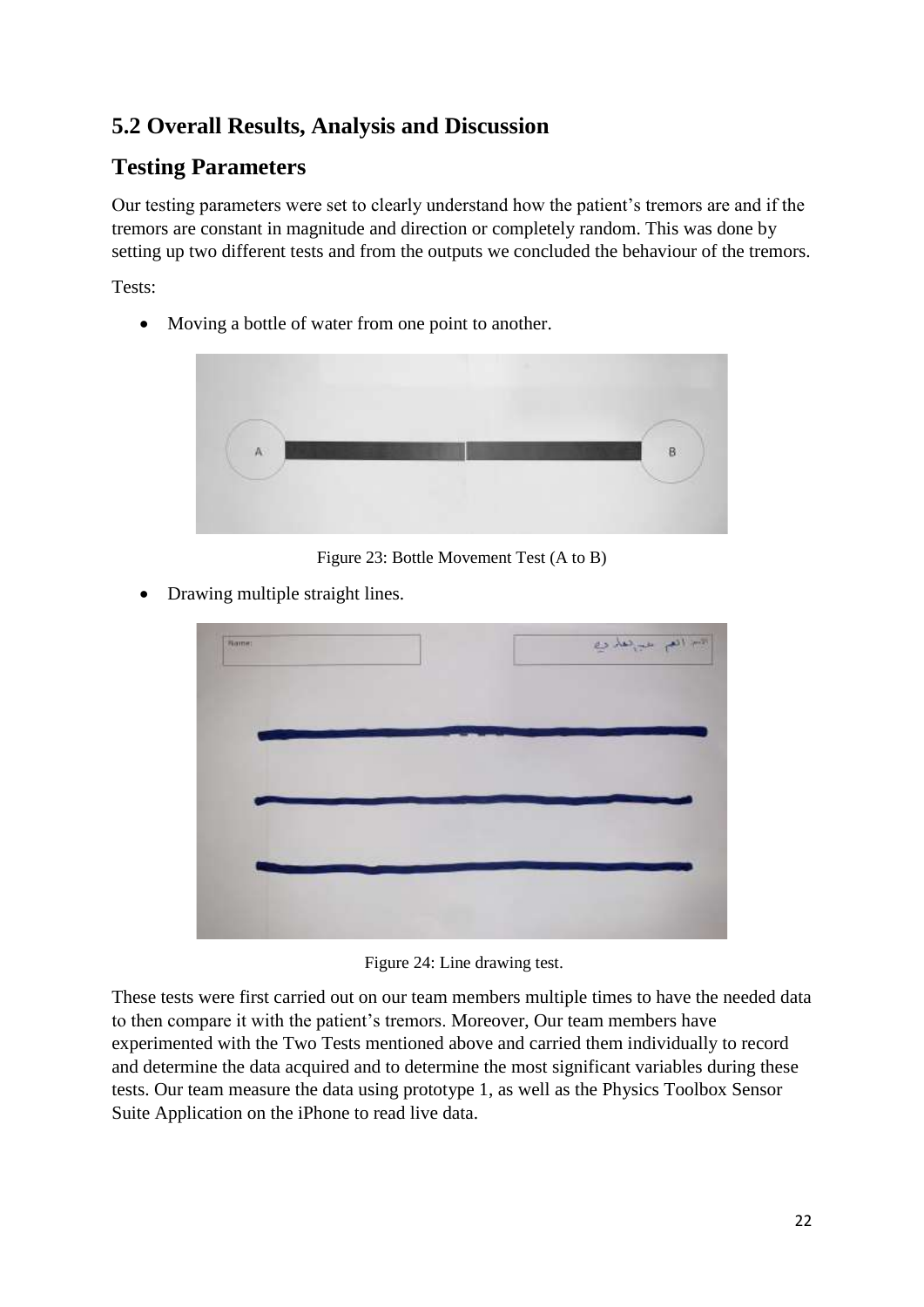# **Live Data Acquisition**

The live data readings shown in (Figure 25) clearly show that the main contributing factor to tremors is the y-axis value of the gyro sensor readings. This finding helped us to eliminate the other non-contributing data to the motion of Parkinson's patient tremors. Also, by using this data on a healthy person in comparison with the readings of a patient tremors we could clearly observe the difference and fine tune our prototype tremor watch.

In most cases, live data assists the investigation of a phenomena with many variables such as the tremors movements data. These



Figure 25: Gyro sensor live data

data values consist of many parameters such as the x,y, z components of linear acceleration, the x,y,z components of angular acceleration, and the gyro readings in the x,y,z axis of the gyro sensor itself. Our team was unlucky during the beginning of the research journey until during one of our meetings we proposed to analyse life data readings to achieve a better understanding of the research at hand and how to handle the immense amount of collected data. This approach was far from simple, since we had to go through many live data applications and experiment with the results of both a healthy person and a person with tremors in the hands. Finally, our team was able to use the application "Physics Toolbox Suite" to obtain a better understanding as seen in Figure 25 above.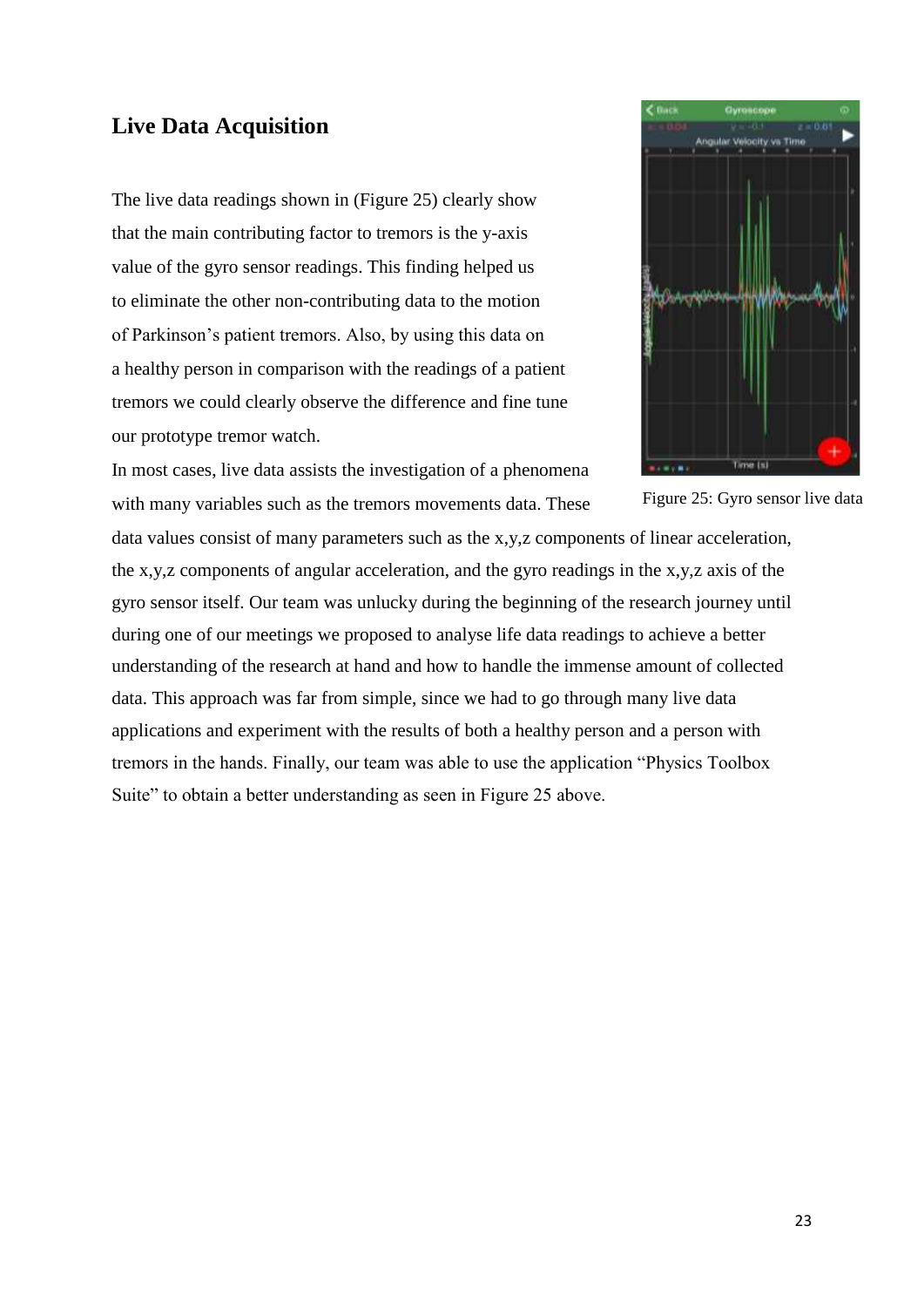# **Healthy Testing and Results**

As seen here the data obtained from motion testing of two healthy participants who performed the line drawing tests.

| <b>Time (Sec)</b> | <b>GyroY</b> (Deg/Sec) |
|-------------------|------------------------|
| 0                 | $-5.18$                |
| 0.1               | $-1.41$                |
| 0.2               | 8.9                    |
| 0.3               | $-36.52$               |
| 0.4               | $-45.42$               |
| 0.5               | $-10.38$               |
| 0.6               | $-1.48$                |
| 0.7               | $-1.88$                |
| 0.8               | $-0.61$                |
| 0.9               | $-4.17$                |
| $\mathbf{1}$      | $-3.55$                |
| 1.1               | $-1.27$                |
| 1.2               | 2.16                   |
| 1.3               | 4.41                   |
| 1.4               | 4.62                   |
| 1.5               | 4.13                   |
| 1.6               | 1.94                   |
| $\overline{1.7}$  | 2.93                   |
| 1.8               | 4.67                   |
| 1.9               | 1.75                   |
| $\overline{2}$    | 2.93                   |
| 2.1               | 5                      |
| 2.2               | $-3.42$                |
| 2.3               | 7.71                   |
| 2.4               | 5.65                   |
| 2.5               | 0.87                   |
| 2.6               | 3.83                   |
| 2.7               | 1.28                   |
| 2.8               | 4.88                   |
| 2.9               | 6.16                   |
| 3                 | 4.42                   |
| 3.1               | 3.78                   |
| 3.2               | 5.32                   |
| 3.3               | 10.5                   |
| 3.4               | 9.69                   |
| 3.5               | 4.76                   |
| 3.6               | 2.67                   |
| $\overline{3.7}$  | 8.74                   |
| 3.8               | 6.65                   |
| 3.9               | 3.97                   |
| 4                 | 7.52                   |
| 4.1               | 6.41                   |
| 4.2               | 5.78                   |
| 4.3               | 3.83                   |
| 4.4               | 6.23                   |
| 4.5               | 6.97                   |
| 4.6               | 6.23                   |
| 4.7               | 3.28                   |
| 4.8               | 4.03                   |
| 4.9               | 4.06                   |
| 5                 | 1.05                   |
| 5.1               | $-8.86$                |
| 5.2               | $-3.82$                |
| 5.3               | $-19.21$               |

| Time (Sec)       | <b>GyroY</b> (Deg/Sec) |
|------------------|------------------------|
| $\boldsymbol{0}$ | $-7.51$                |
| 0.1              | $-10.2$                |
| 0.2              | $-23.14$               |
| 0.3              | $-31.17$               |
| 0.4              | $-7.77$                |
| 0.5              | 18.75                  |
| 0.6              | 12.35                  |
| 0.7              | $-0.65$                |
| 0.8              | 7.8                    |
| 0.9              | 26.99                  |
| $\mathbf{1}$     | 13.28                  |
| 1.1              | 15.13                  |
| 1.2              | 14.77                  |
| 1.3              | 14.72                  |
| 1.4              | 19.82                  |
| 1.5              | 20.9                   |
| 1.6              | 25.5                   |
| 1.7              | 22.28                  |
| 1.8              | 18.84                  |
| 1.9              | 20.08                  |
| $\overline{c}$   | 21.7                   |
| 2.1              | 19.62                  |
| 2.2              | 21.07                  |
| 2.3              | 16.67                  |
| 2.4              | 14.57                  |
| 2.5              | 17.02                  |
| 2.6              | 18.6                   |
| 2.7              | 19.25                  |
| 2.8              | 15.83                  |
| 2.9              | 11.18                  |
| 3                | 17.16                  |
| 3.1              | 17.07                  |
| 3.2              | 16.72                  |
| 3.3              | 16.11                  |
| 3.4              | 17.28                  |
| 3.5              | 15.67                  |
| 3.6              | 14.77                  |
| 3.7              | 16.35                  |
| 3.8              | 17.74                  |
| 3.9              | 13.41                  |
| 4                | 14.58                  |
| 4.1              | 11.28                  |
| 4.2              | 8.03                   |
| 4.3              | 8.25                   |
| 4.4              | 5.97                   |
| 4.5              | 12.08                  |
| 4.6              | 1.48                   |
| 4.7              | 5.74                   |
| 4.8              | 4.46                   |
| 4.9              | 4.32                   |
| 5                | 2.61                   |
| 5.1              | 4.32                   |
| 5.2              | 3.97                   |
| 5.3              | 0.69                   |
| 5.4              | $-19.31$               |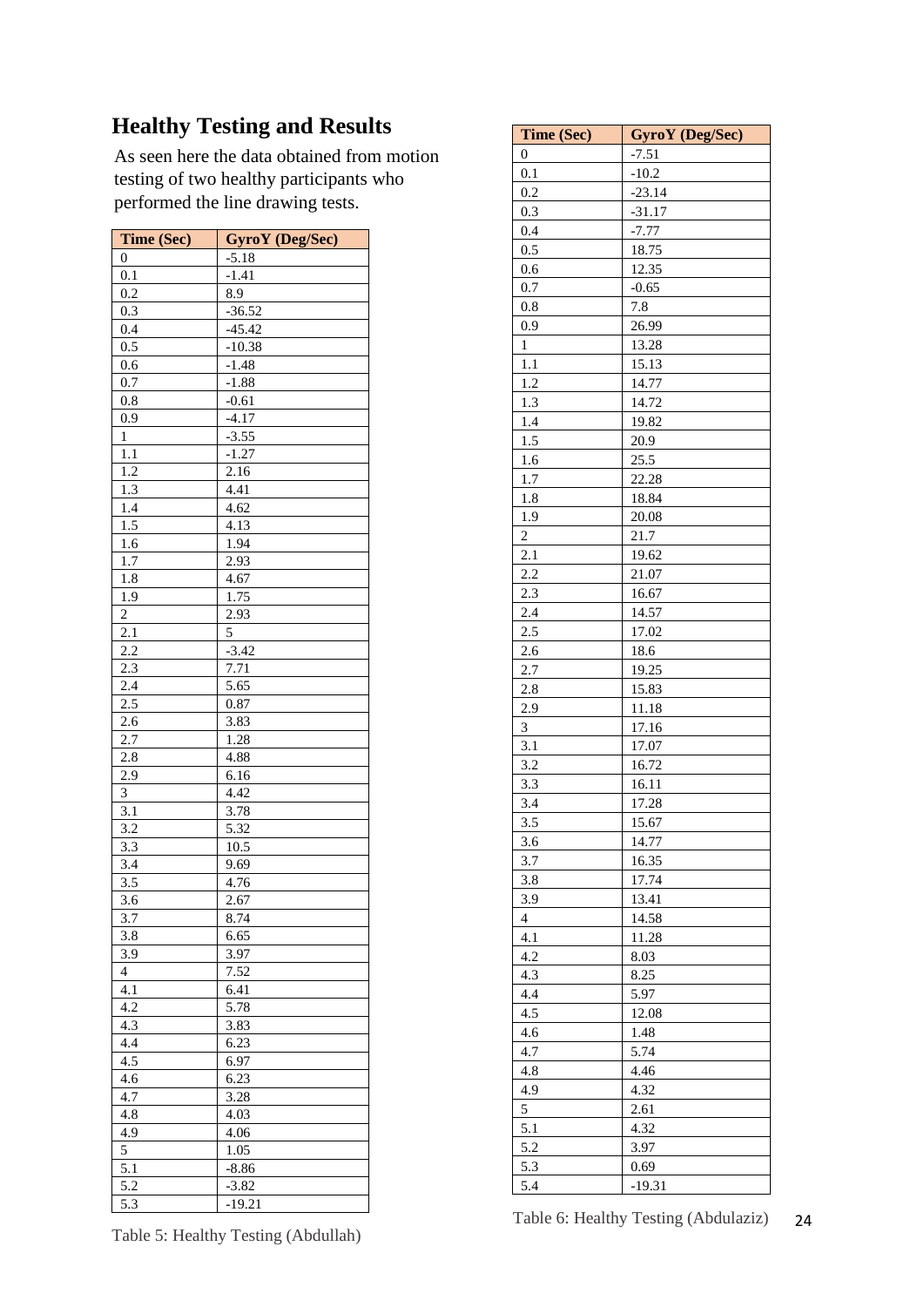

Figure 26: Healthy Results (Abdullah)



Figure 27: Healthy Results (Abdulaziz)

As observed in the results above the variations in Gyro-Y values for healthy participants performing the line drawing test vary between -20 (deg/sec) to 20 (deg/sec) for a scale of 40 (deg/sec) range of values tested in about 6 seconds of time intervals.

### **Patient Testing and Results**

At first our team got in contact with a university student named Qassim Al-Zaiyed who offered to help us get to a volunteering patient. Then, our team made a trip to Al-Ahsaa to meet with our volunteering patient Mr. Abdulhadi Alhajji, who is a 55 years old Aramco employee experiencing tremors related to Parkinson's disease. Our team attempted to do Six tests to observe and analyse the data collected from Mr. Abdulhadi, and so we found the following Results: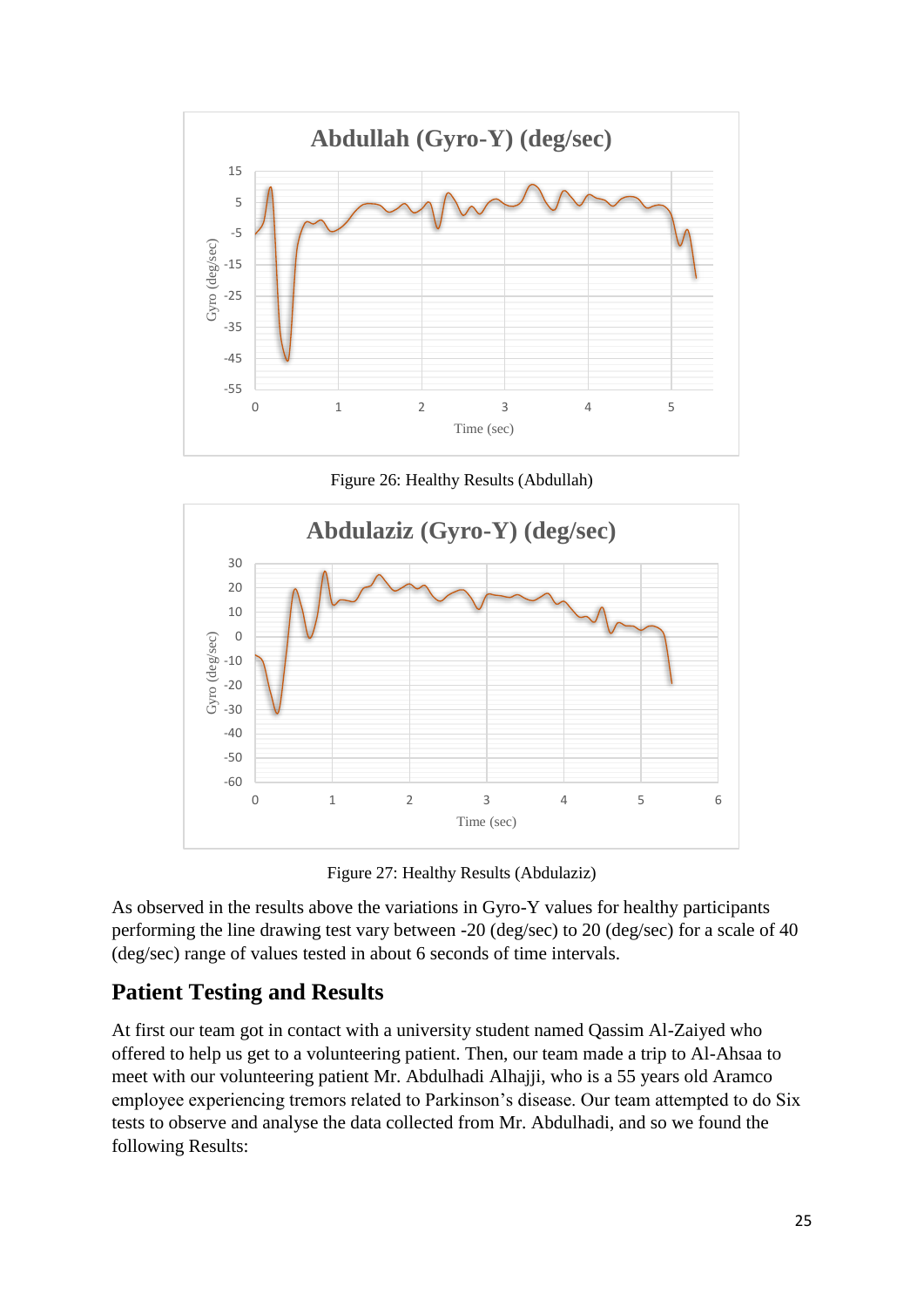| Time (Sec)     | <b>GyroY</b> (Deg/Sec) |
|----------------|------------------------|
| 0.1            | 1.15                   |
| 0.2            | 1.04                   |
| 0.3            | 1.61                   |
| 0.4            | 1.79                   |
| 0.5            | 0.82                   |
| 0.6            | 2.95                   |
| 0.7            | 22.86                  |
| 0.8            | 28.51                  |
| 0.9            | $-12.31$               |
| 1              | $-42.51$               |
| 1.1            | $-21.72$               |
| 1.2            |                        |
|                | $-18.71$               |
| 1.3            | $-122.04$              |
| 1.4            | $-194.62$              |
| 1.5            | $-496.33$              |
| 1.6            | $-496.33$              |
| 1.7            | $-244.74$              |
| 1.8            | $-0.91$                |
| 1.9            | 97.52                  |
| $\overline{c}$ | $-48.41$               |
| 2.1            | $-157.17$              |
| 2.2            | $-304.97$              |
| 2.3            | $-109.73$              |
| 2.4            | 56.28                  |
| 2.5            | 131.55                 |
| 2.6            | $-8.57$                |
| 2.7            | $-82.63$               |
| 2.8            | 22.07                  |
| 2.9            | 123.99                 |
| 3              | 191.73                 |
| 3.1            | $-18.88$               |
| 3.2            | 30.36                  |
| 3.3            | $-18.02$               |
| 3.4            | $-1.98$                |
| 3.5            | 54.63                  |
| 3.6            | 81.72                  |
| 3.7            | 11.37                  |
| 3.8            | $-7.87$                |
| 3.9            | $-0.31$                |
| 4              | $-15.22$               |
| 4.1            | $-19.06$               |
| 4.2            | 19.35                  |
|                |                        |
| 4.3            | $-16.47$               |
| 4.4            | $-6.97$                |
| 4.5            | $-1.67$                |
| 4.6            | $-20.97$               |
| 4.7            | $-7.76$                |
| 4.8            | 39.93                  |
| 4.9            | $-10.42$               |
| 5              | $-40.38$               |
| 5.1            | $-102.65$              |
| 5.2            | $-144.91$              |
| 5.3            | $-46.96$               |



#### Figure 28: Patient Results

As observed in the results above the variations in Gyro-Y values for Our volunteering patient Mr. Abdulhadi Alhajji vary between -250 (deg/sec) to 150 (deg/sec) for a scale of 400 (deg/sec) range of values tested in about 6 seconds of time intervals. These valuable data numbers were acquired randomly as Mr. Abdulhadi was having a conversation and exhibited obvious tremors in the wrist of his right hand. Prior to these tremors, during the Six testing session tremors failed to show on the patient due to the random nature of Parkinson's patients tremors.

Table 7: Patient Testing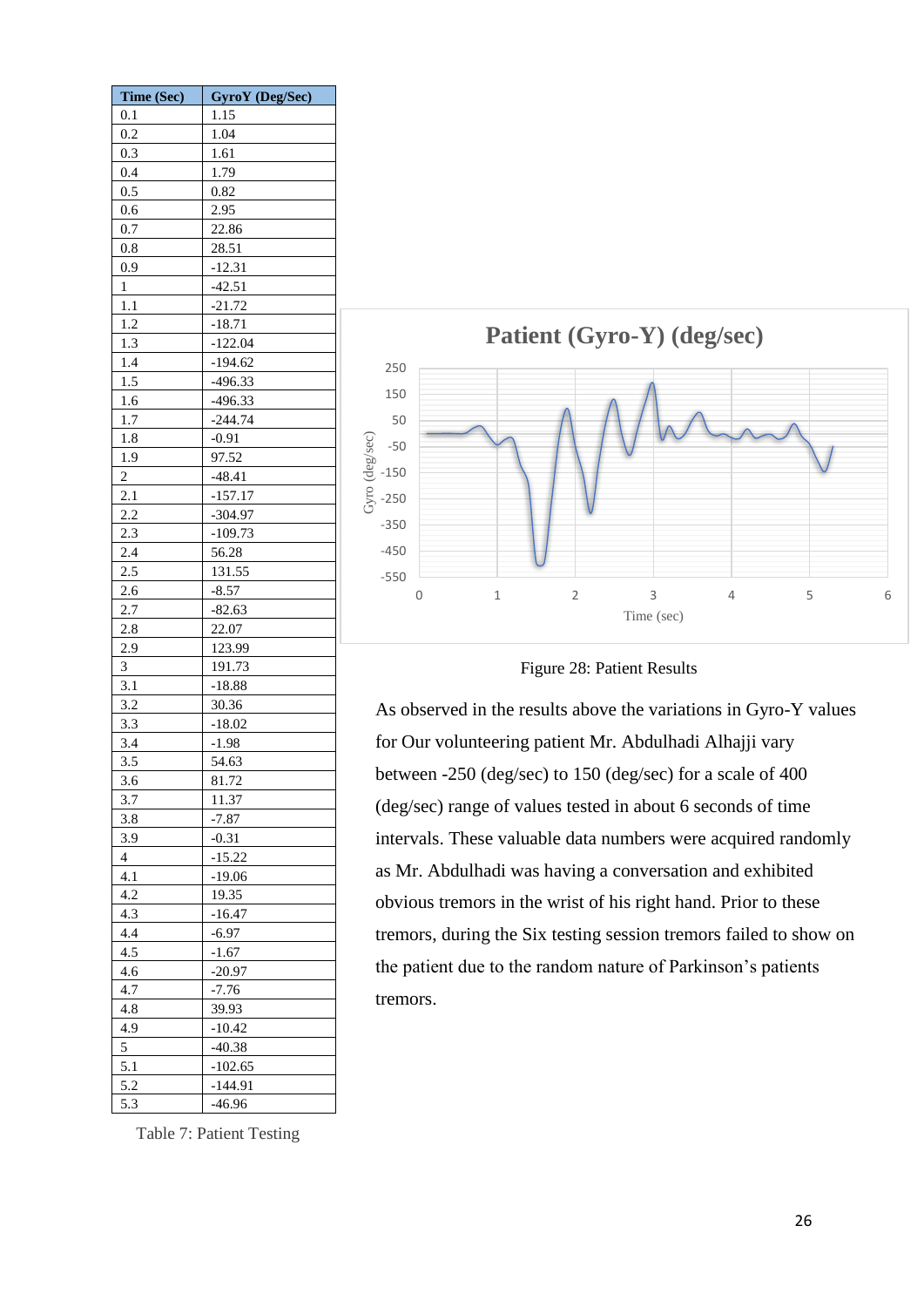# **Chapter 6: Project Management**

# **6.1 Planning**

Throughout the project our team have followed the approach of engineering analysis.

Our management scope of the planning criteria was "divide and facilitate":

- 1- Big problems
- 2- Deep analysis
- 3- Dividing the big problem to smaller problems
- 4- Each team member works individually on a problem
- 5- The problem is finally tackled through smaller solutions joined together

### **6.2 Decision Making**

An example of collective decision making was the team moving from the previous idea of "Submarine Design" to the "Tremor Watch" Design:

- 1- Team meeting
- 2- Full description of current case
- 3- Full Co-Analysis of alternatives
- 4- Full Study of consequences
- 5- Voting
- 6- Final decision

# **6.3 Challenges**

Our team encountered many challenges including:

- Coding and implementation of device codes:

- New Arduino library installed
- System port changing to program the device
- The team chemistry

Many of these challenges were tackled through the approach of individual team members.

# **6.4 Budget**

The project budget contained expenses of development,  $1<sup>st</sup>$  prototype,  $2<sup>nd</sup>$  Prototype parts and design.

- 1<sup>st</sup> prototype 156\$
- $-2^{nd}$  prototype:
	- o Parts (466\$)
	- o Development (800\$)

Total= 1422\$ (divided on 5 team members)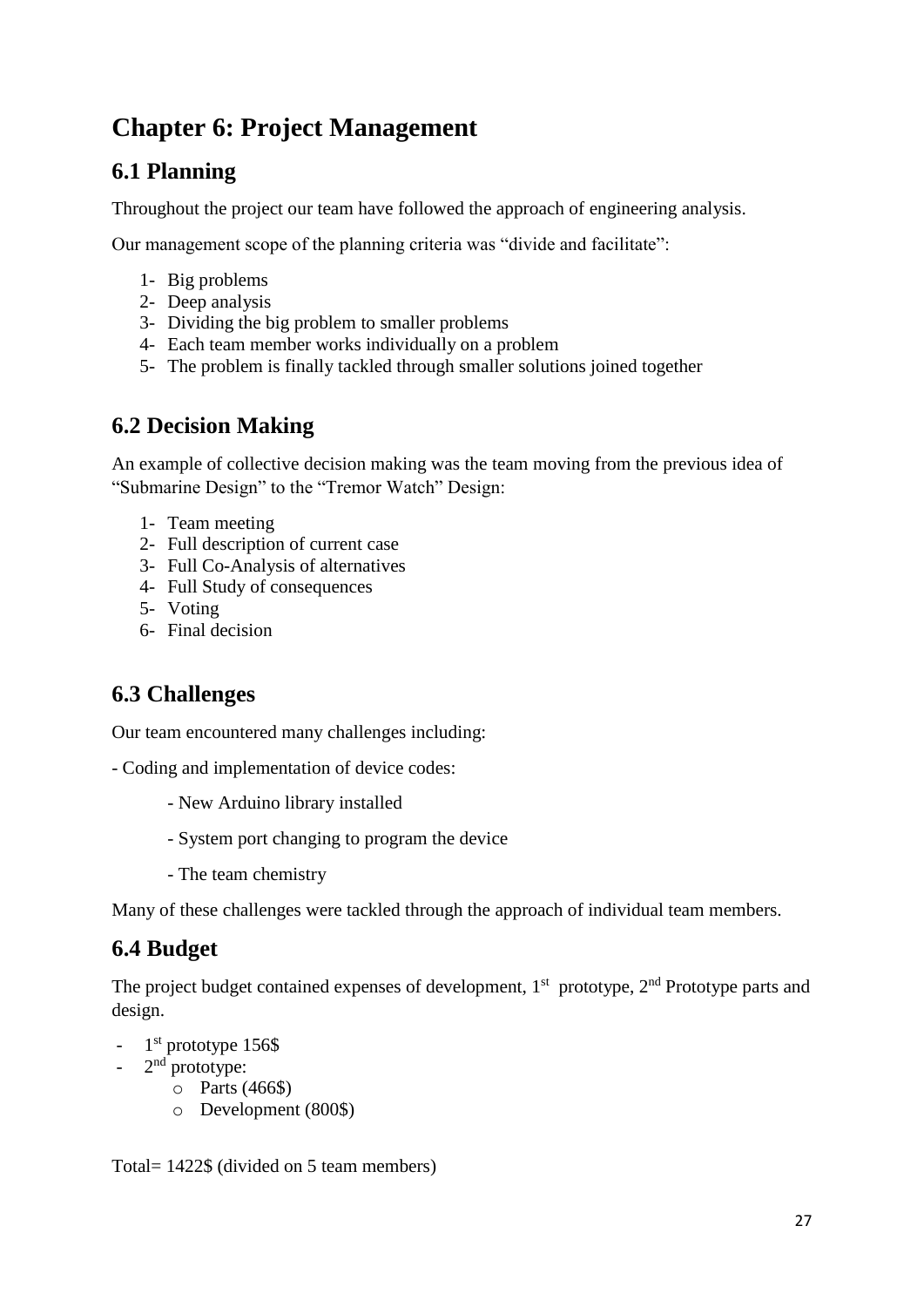# **6.5 Bill of Materials**

The project materials consisted of Three main components:

- Circuit board
- Cloth (Wrist band)
- Plastic (3D printed box for the watch)



Figure 29 : Materials of Wrist Band & Box

# **Chapter 7: Project Analysis**

# **7.1 Life-long Learning**

This project was useful in developing high level of skills. It had an impact on every

individual which reflected on the whole group and helped to succeed in every way possible.

The skills involved are the following:

### **Software Skills**

The software skills developed were from the coding of the gyro and esp32 The software used was Arduino. There are 3 main variables which requires which required tuning.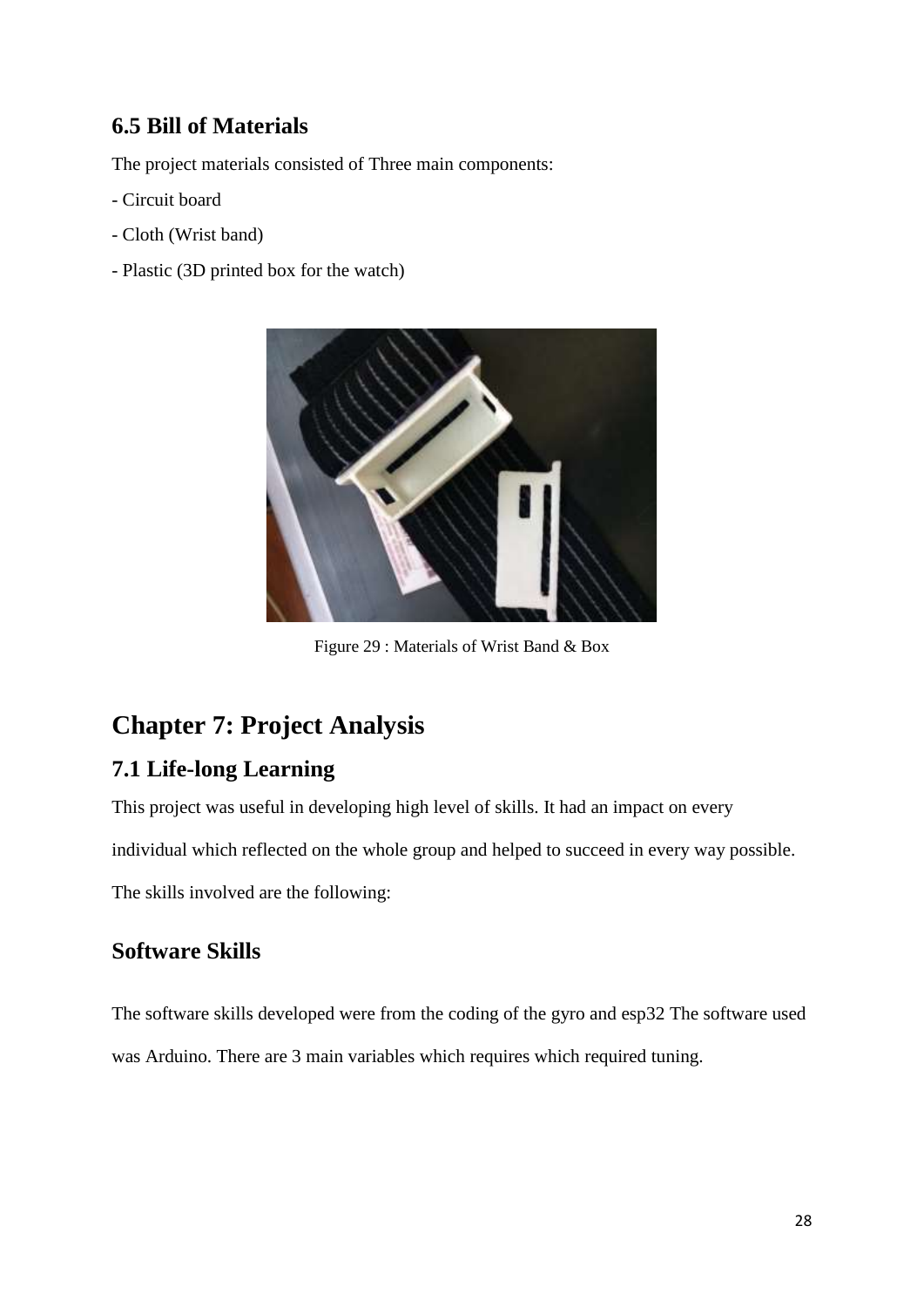These consist of :

- Acceleration a  $(m/sec<sup>2</sup>)$
- Angular Acceleration  $\omega$  (rad/sec<sup>2</sup>)
- Gyro readings  $(\theta/\text{sec})$

The understanding of the codes in the software was beneficial in order to tune these variables.

### **Hardware Skills**

Since the project is very unique it has some new hardware parts in order to collect the data. Arduino is the main hardware which does not act only as a software but it the main core of the tremor watch. It is activated by a battery and a gyro that sends signals to the Arduino, where the Arduino activates the gyro and ESP32 which activates the motors. Nevertheless, when these components are set to work, the device will not work without the Android App that has to be connected by Bluetooth. When they are connected, the App is programmed in such a way it will show all the parameters varying on a graph.

### **Teamwork Skills**

Working in a group helped the team in reaching the same level of understanding. Every idea was accepted in brainstorming and delivering the work in a different manner. This encouraged the team members in putting more effort and building more confidence. The communication and weekly meeting gave a positive output. Everyone shared the responsibility and delivered the work on time. There were tasks divided among the members and a proper plan and goal was set to be done at the due time.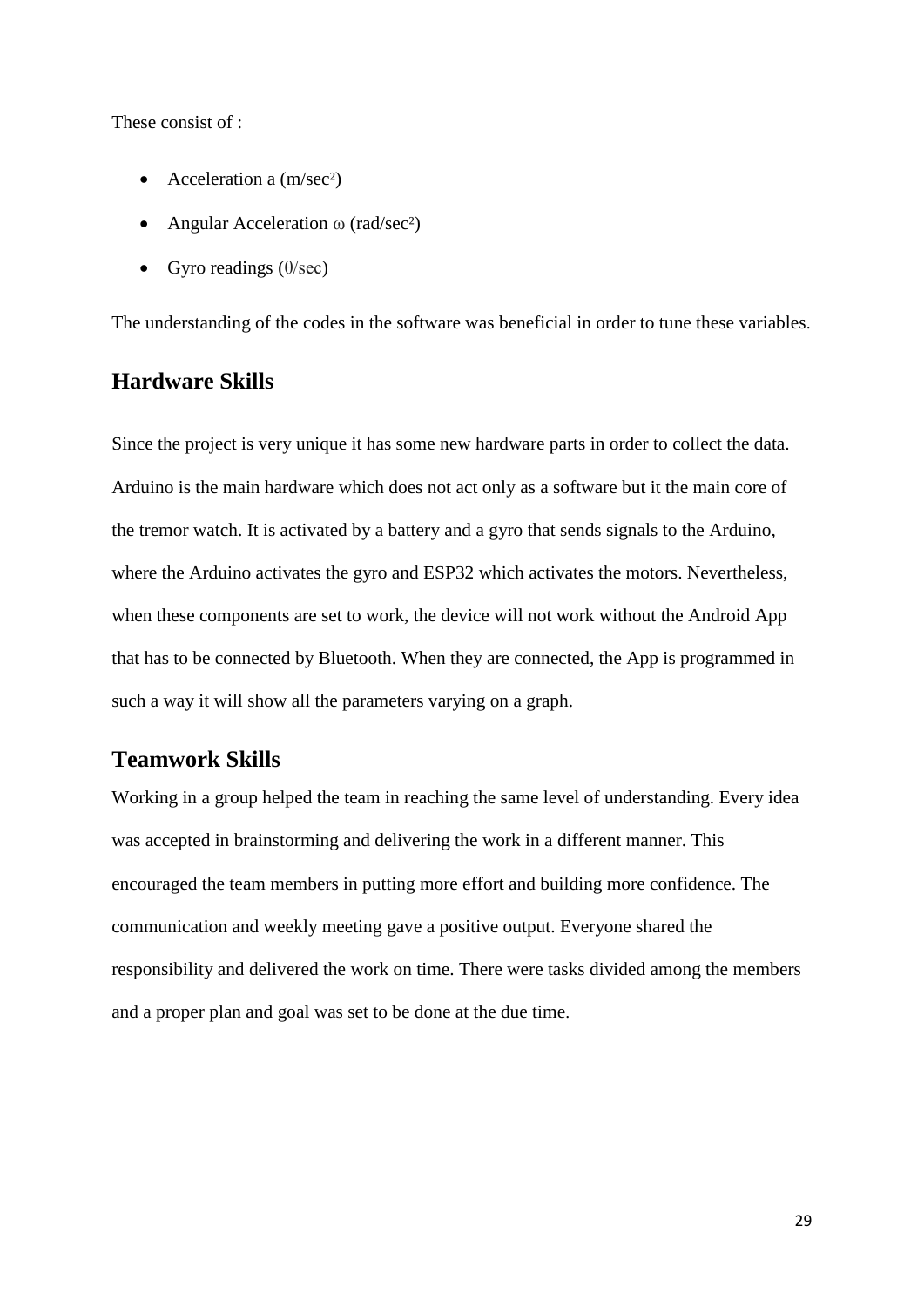### **Project Management**

The project was well managed and all the team members were involved in every task. Every task was divided among the members. In every meeting, timeline was created to finish the tasks and to keep the project on track. In addition a separate meeting of 2 members is done with the advisor in order to keep him updated and get feedback regarding the project before proceeding.

### **7.2 Impact of Engineering Solutions**

The project was useful in several ways when it comes to society, economy and environment.

#### **Society**

The advantage of Tremor Watch on the society is that it will bring happiness to many lives. It will start to give hope to people who are suffering from Parkinson's Disease. People will be able to do normal things of their lives.

### **Economy**

This project will help people financially as people will spend on the less on the project rather than medicines. The project is useful in anywhere in the world so it is an advantage that more people can find cure instead of limited societies. According to Lewin Group the estimated cost on the medicines are \$25000 while this project budgets \$1500-\$2000 approximately.

### **Environmentally**

This project will help people suffering from Parkinson's Disease worldwide. The drugs involved in the medicines makes a human body weaker and weaker. It will create a healthy environment once people start to use this project.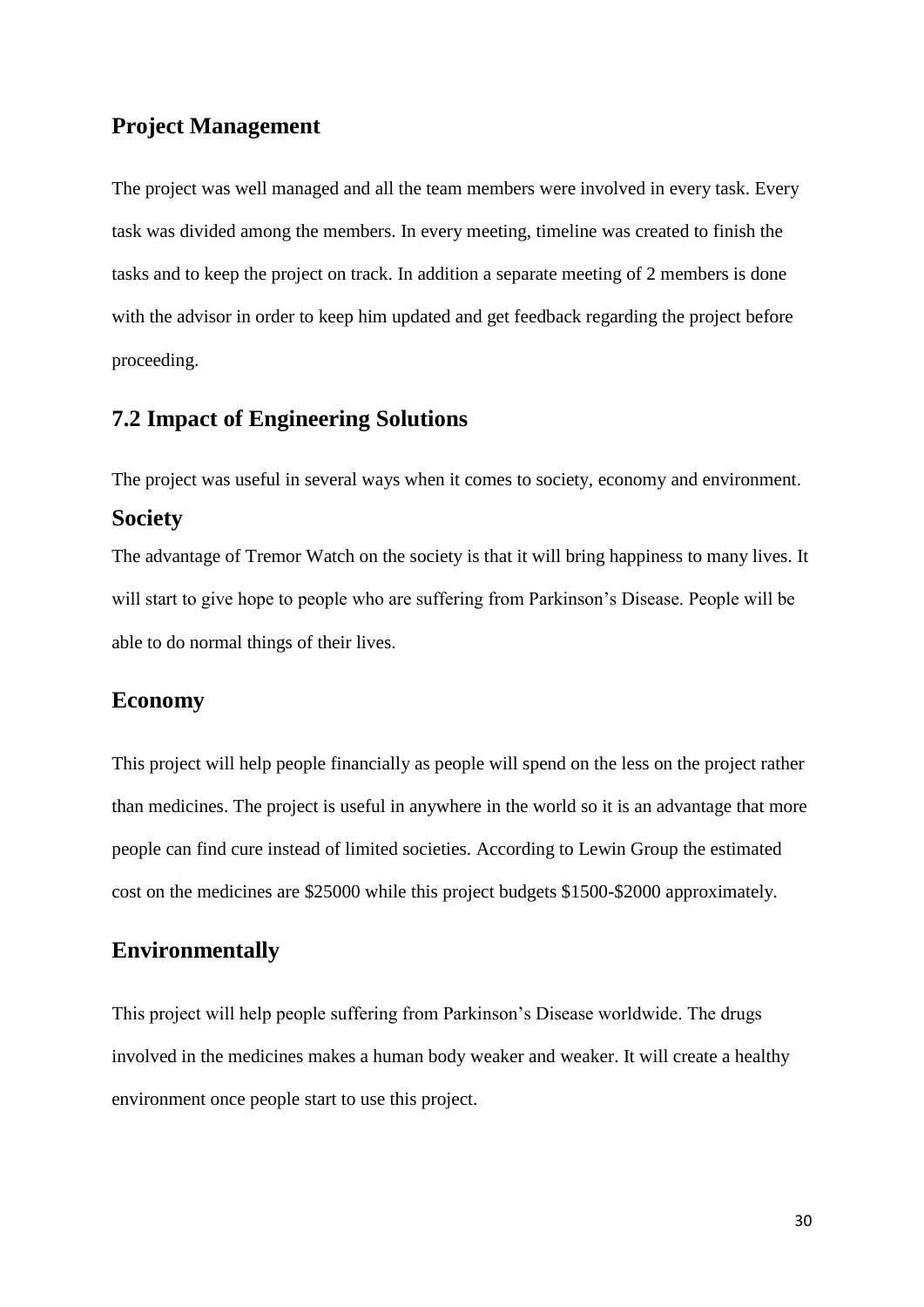### **Contemporary Issues Addressed**

In 2015 there was a study shows that Parkinson's disease affected around 6.2 million people and resulted in about 120,000 deaths globally. This huge number has really knocked the bell to inform that we are facing a real issue that resulted a huge number of deaths. Parkinson's disease normally appear in patients over the age of 60, and unfortunately, males are more often affected than females at a ratio of around 3:2. In addition to that, it worth to mention that the people who responded to the survey made by the tremor group were from Saudi Arabia which make this disease also a local problem. The symptoms that the Parkinson disease causes are really effect on the patient negatively, such as shaking, rigidity, slow in movement; moreover, the symptoms includes sleep, emotional and sensory problems which really encouraged us as a team to create something that may help these patients to have better life.

# **Chapter 8: Conclusion**

To conclude, our team is very pleased with the work done and the progress achieved. The main objective of this project and the key reason we were constantly motivated to learn more about this topic is the possibility of changing someone's life. Knowledge is only valuable if used and harvested. We are still motivated and invested in this project to cause a change in a patient's life and enable him to carry out simple daily tasks that he currently cannot do. The smile we witnessed on the patient's face that we met and tested the device on was priceless. Although we did not stop the tremors he has, the mere fact that someone cares about the patients and their struggles made him smile. We as a group have learned a lot from this project, from the work and from each other. Our two prototypes were very useful and helpful, and we believe that the third prototype is needed. The first two made us very familiar with the problem and we now can clearly see the problems and how to approach them.